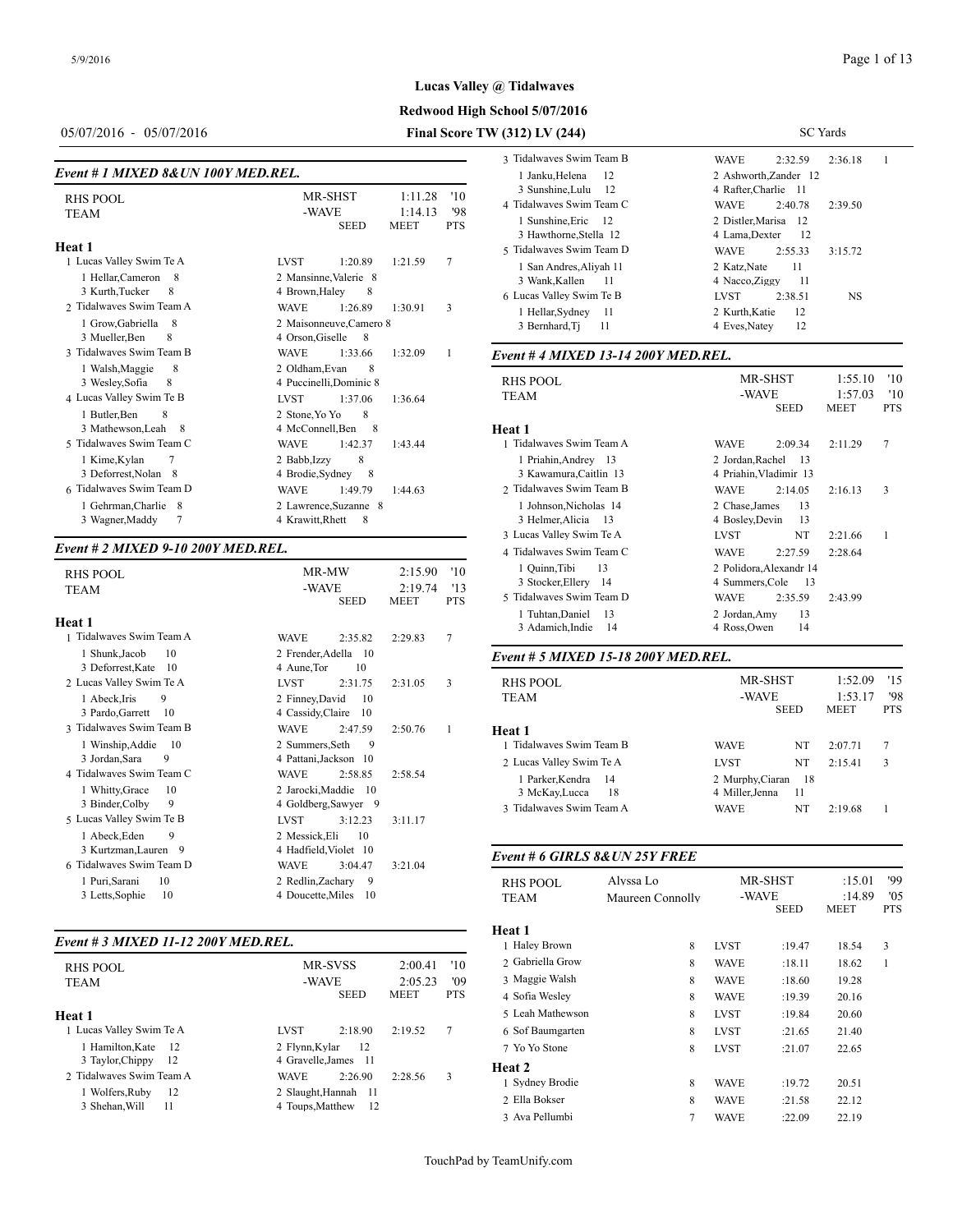**Redwood High School 5/07/2016**

| 05/07/2016 - 05/07/2016 |        |             |        |       | Final Score TW (312) LV (244)        |   |             |             | <b>SC</b> Yards |     |
|-------------------------|--------|-------------|--------|-------|--------------------------------------|---|-------------|-------------|-----------------|-----|
| 4 Izzy Babb             | 8      | <b>WAVE</b> | :21.22 | 23.55 | 6 Katelyn Cassidy                    | 7 | <b>WAVE</b> | :31.55      | 31.52           |     |
| 5 Ryann Jefferys        | 6      | <b>LVST</b> | :27.30 | 26.00 | 7 Patty Fielding                     | 8 | <b>WAVE</b> | :31.51      | 32.57           |     |
| 6 Pranavi Pathuri       | 8      | <b>LVST</b> | :24.86 | 27.02 | 8 Skye Gould                         | 6 | <b>WAVE</b> | :33.40      | 36.98           |     |
| 7 Story Hadfield        | 8      | <b>LVST</b> | :26.71 | 28.17 | Heat 9                               |   |             |             |                 |     |
| 8 Sadie Messick         | 7      | <b>LVST</b> | :27.96 | 29.49 | 1 Giselle Orson                      | 8 | <b>WAVE</b> | :17.69      | 17.28           | 5   |
| Heat 3                  |        |             |        |       | 2 Evelyn Harper                      | 8 | <b>WAVE</b> | NT          | 27.94           |     |
| 1 Olivia Santiago-Hall  | 8      | <b>WAVE</b> | :22.23 | 21.68 | 3 Georgia Doucette                   | 7 | <b>WAVE</b> | :33.82      | 31.99           |     |
| 2 Blake Cussen          | 7      | <b>WAVE</b> | :22.10 | 22.69 | 4 Katie Liang                        | 7 | <b>WAVE</b> | NT          | 43.28           |     |
| 3 Maddy Wagner          | 7      | <b>WAVE</b> | :22.72 | 23.70 | 5 Ale Levi                           | 6 | <b>WAVE</b> | :55.91      | 44.30           |     |
| 4 Suzanne Lawrence      | 8      | <b>WAVE</b> | :22.43 | 24.39 | 6 Rose Siminoff                      | 6 | <b>WAVE</b> | :45.76      | NS              |     |
| 5 Anna Wallen           | 6      | <b>LVST</b> | :34.69 | 32.51 |                                      |   |             |             |                 |     |
| 6 Winter Hadfield       | 6      | <b>LVST</b> | :33.99 | 33.74 | Event # 7 BOYS 8& UN 25Y FREE        |   |             |             |                 |     |
| 7 Mara Carvalho         | 6      | <b>LVST</b> | :28.76 | NS    | A. Dutton                            |   |             | MR-SHST     | :15.06          | 96  |
| 8 Sophia Kuzma          | 8      | <b>LVST</b> | NT     | NS    | RHS POOL<br>Alex Kwan<br><b>TEAM</b> |   | -WAVE       |             | :14.99          | '96 |
| Heat 4                  |        |             |        |       |                                      |   |             | <b>SEED</b> | <b>MEET</b>     | PTS |
| 1 Hazel Guffey          | 7      | <b>WAVE</b> | :23.45 | 23.30 | Heat 1                               |   |             |             |                 |     |
| 2 Bella Hersh           | 8      | <b>WAVE</b> | :23.25 | 23.35 | 1 Cameron Hellar                     | 8 | <b>LVST</b> | :16.10      | 16.80           | 5   |
| 3 Grace Gehrman         | 8      | <b>WAVE</b> | :25.47 | 25.09 | 2 Ben Butler                         | 8 | <b>LVST</b> | :16.71      | 17.25           | 3   |
| 4 Amelie Jarocki        |        | <b>WAVE</b> | :24.71 | 26.38 | 3 Dominic Puccinelli                 | 8 | <b>WAVE</b> | :19.86      | 18.98           | 1   |
| 5 Mari Kawamura         | 6      | <b>WAVE</b> | :24.59 | 27.69 | 4 Ben McConnell                      | 8 | <b>LVST</b> | :19.57      | 19.77           |     |
| 6 Malia Slaught         | 7      | <b>WAVE</b> | :24.39 | 27.77 | 5 Jack Hansen                        | 8 | <b>LVST</b> | :20.33      | 20.04           |     |
| 7 Zoe Wells             | 8      | <b>WAVE</b> | :24.91 | 29.69 | 6 Cameron Maisonneuve                | 8 | <b>WAVE</b> | :19.02      | 20.46           |     |
| 8 Quinn Rodgers         | 6      | <b>LVST</b> | NT     | 33.81 | 7 Ben Mueller                        | 8 | <b>WAVE</b> | :20.30      | 20.78           |     |
|                         |        |             |        |       | 8 Nolan Deforrest                    | 8 | <b>WAVE</b> | :20.37      | 21.00           |     |
| Heat 5<br>1 Eva Layton  |        |             |        |       |                                      |   |             |             |                 |     |
| 2 Riley Kimball         | 7      | <b>WAVE</b> | :25.80 | 24.66 | Heat 2<br>1 Evan Oldham              | 8 | <b>WAVE</b> | :23.34      | 21.91           |     |
| 3 Aleen Asfour          | 6      | <b>WAVE</b> | :26.48 | 25.58 | 2 Kylan Kime                         | 7 | <b>WAVE</b> |             | 22.53           |     |
| 4 Hannah Hirschbein     | 8      | <b>WAVE</b> | :26.52 | 25.99 | 3 Noah Hosseini                      | 8 | <b>LVST</b> | :21.54      |                 |     |
|                         | 7      | <b>WAVE</b> | :27.22 | 26.84 |                                      |   |             | :24.00      | 23.48           |     |
| 5 Elizabeth Foster      | 7      | <b>WAVE</b> | :26.91 | 28.29 | 4 Jack Mathewson                     | 7 | <b>LVST</b> | :22.66      | 23.77           |     |
| 6 Siena Ledesma         | 7      | <b>WAVE</b> | :25.69 | 28.57 | 5 Rhett Krawitt                      | 8 | <b>WAVE</b> | :23.29      | 25.29           |     |
| 7 Merritt Sellers       | 8      | <b>WAVE</b> | :25.71 | 29.06 | 6 Charlie Gehrman                    | 8 | <b>WAVE</b> | :22.20      | 26.19           |     |
| 8 Quinn Maturo          | 6      | <b>WAVE</b> | :26.18 | 29.40 | 7 Andy Finney                        | 8 | <b>LVST</b> | :27.92      | 27.10           |     |
| Heat 6                  |        |             |        |       | 8 Hunter Robertson                   | 8 | <b>LVST</b> | :25.17      | 27.55           |     |
| 1 Adriana Silva         | 8      | <b>WAVE</b> | :27.23 | 23.39 | Heat 3                               |   |             |             |                 |     |
| 2 Nati Knoll            | 7      | <b>WAVE</b> | :27.23 | 24.19 | 1 Rodrigue Maisonneuve               | 7 | <b>WAVE</b> | :25.75      | 26.16           |     |
| 3 Natalie Lawlor        | 8      | <b>WAVE</b> | :27.57 | 24.45 | 2 Sean O'Driscoll                    | 7 | <b>WAVE</b> | :27.06      | 27.57           |     |
| 4 Daniella Knoll        | 8      | <b>WAVE</b> | :27.93 | 25.19 | 3 Julian Roth                        | 7 | <b>WAVE</b> | :27.61      | 28.81           |     |
| 5 Charlotte Philkill    | 8      | <b>WAVE</b> | :28.96 | 27.71 | 4 Sam Holst                          | 8 | <b>WAVE</b> | :26.64      | 30.76           |     |
| 6 Annalise Horn         | $\tau$ | <b>WAVE</b> | :27.24 | 27.85 | 5 Arya Dev                           | 6 | <b>LVST</b> | :39.90      | 35.60           |     |
| 7 Keelee Fielding       | 8      | <b>WAVE</b> | :28.03 | 28.88 | 6 Enzo D'Agosta                      | 8 | <b>LVST</b> | :30.14      | 36.08           |     |
| 8 Katerina Hersh        | 6      | <b>WAVE</b> | :28.98 | 30.82 | 7 Cole Robertson                     | 6 | <b>LVST</b> | :36.14      | 36.84           |     |
|                         |        |             |        |       | 8 Jack McGovern                      | 8 | <b>WAVE</b> | :23.94      | NS              |     |
| Heat 7                  |        |             |        |       |                                      |   |             |             |                 |     |
| 1 Kate Morgan           | 8      | <b>WAVE</b> | :29.97 | 25.51 | Heat 4                               |   |             |             |                 |     |
| 2 Nicole Knoll          | 7      | <b>WAVE</b> | :31.06 | 27.15 | 1 Henry Kelly                        | 8 | <b>WAVE</b> | :28.57      | 24.91           |     |
| 3 Maeve Tran            | 7      | <b>WAVE</b> | :29.73 | 27.50 | 2 Luke Esslinger                     | 8 | <b>WAVE</b> | :29.21      | 26.40           |     |
| 4 Jane Scheuring        | 7      | <b>WAVE</b> | :29.67 | 28.10 | 3 Benjamin Breiner                   | 7 | <b>WAVE</b> | :28.01      | 27.32           |     |
| 5 Bailey Hedrick        | 6      | <b>WAVE</b> | :29.53 | 30.76 | 4 Tobin Rivera                       | 8 | <b>WAVE</b> | :32.33      | 29.82           |     |
| 6 Ashlyn Loiacono       | 6      | <b>WAVE</b> | :29.16 | 31.26 | 5 Alex Kemos                         | 8 | <b>WAVE</b> | :33.69      | 29.92           |     |
| 7 Ava Babb              | 6      | <b>WAVE</b> | :29.40 | 36.95 | 6 Tanner Wesley                      | 6 | <b>WAVE</b> | :33.43      | 32.79           |     |
| 8 Mira Sridharan        | 8      | <b>WAVE</b> | :29.66 | 39.73 | 7 Blake Butcher                      | 6 | <b>WAVE</b> | :32.53      | 34.56           |     |
| Heat 8                  |        |             |        |       | 8 Pratyush Srivastava                | 8 | <b>WAVE</b> | :33.93      | 39.79           |     |
| 1 Eleanor Pullins       | 7      | <b>WAVE</b> | :31.13 | 25.18 | Heat 5                               |   |             |             |                 |     |
| 2 Camille Overend       | 6      | <b>WAVE</b> | :33.77 | 29.30 | 1 Isaiah Shoichet                    | 8 | <b>WAVE</b> | :37.34      | 33.14           |     |
| 3 Tessa Holles          | 6      | <b>WAVE</b> | :31.77 | 30.17 | 2 Jack Schulter                      | 8 | <b>WAVE</b> | :40.37      | NS              |     |
| 4 Stella Josephian      | 8      | <b>WAVE</b> | :32.97 | 30.87 | 3 Daniel Stathopoulos                | 8 | <b>WAVE</b> | NT          | NS              |     |
| 5 Reese Maturo          | 5      | <b>WAVE</b> | :31.38 | 31.01 | 4 Beau Looney                        | 6 | <b>WAVE</b> | :39.94      | NS              |     |
|                         |        |             |        |       |                                      |   |             |             |                 |     |

| $V(312)$ LV $(244)$           | <b>SC</b> Yards |             |         |        |     |  |
|-------------------------------|-----------------|-------------|---------|--------|-----|--|
| 6 Katelyn Cassidy             | 7               | WAVE        | :31.55  | 31.52  |     |  |
| 7 Patty Fielding              | 8               | WAVE        | :31.51  | 32.57  |     |  |
| 8 Skye Gould                  | 6               | WAVE        | :33.40  | 36.98  |     |  |
| <b>Heat 9</b>                 |                 |             |         |        |     |  |
| 1 Giselle Orson               | 8               | WAVE        | :17.69  | 17.28  | 5   |  |
| 2 Evelyn Harper               | 8               | <b>WAVE</b> | NT      | 27.94  |     |  |
| 3 Georgia Doucette            | 7               | WAVE        | :33.82  | 31.99  |     |  |
| 4 Katie Liang                 | 7               | <b>WAVE</b> | NT      | 43.28  |     |  |
| 5 Ale Levi                    | 6               | WAVE        | :55.91  | 44.30  |     |  |
| 6 Rose Siminoff               | 6               | <b>WAVE</b> | :45.76  | NS     |     |  |
| Event # 7 BOYS 8& UN 25Y FREE |                 |             |         |        |     |  |
| A. Dutton<br><b>RHS POOL</b>  |                 |             | MR-SHST | :15.06 | '96 |  |
| TEAM<br>Alex Kwan             |                 | -WAVE       |         | :14.99 | '96 |  |
|                               |                 |             | SEED    | MEET   | PTS |  |
| Heat 1                        |                 |             |         |        |     |  |
| 1 Cameron Hellar              | 8               | <b>LVST</b> | :16.10  | 16.80  | 5   |  |
| 2 Ben Butler                  | 8               | LVST        | :16.71  | 17.25  | 3   |  |
| 3 Dominic Puccinelli          | 8               | <b>WAVE</b> | :19.86  | 18.98  | 1   |  |
| 4 Ben McConnell               | 8               | <b>LVST</b> | :19.57  | 19.77  |     |  |
| 5 Jack Hansen                 | 8               | LVST        | :20.33  | 20.04  |     |  |
| 6 Cameron Maisonneuve         | 8               | WAVE        | :19.02  | 20.46  |     |  |
| 7 Ben Mueller                 | 8               | <b>WAVE</b> | :20.30  | 20.78  |     |  |
| 8 Nolan Deforrest             | 8               | WAVE        | :20.37  | 21.00  |     |  |
| Heat 2                        |                 |             |         |        |     |  |
| 1 Evan Oldham                 | 8               | <b>WAVE</b> | :23.34  | 21.91  |     |  |
| 2 Kylan Kime                  | 7               | <b>WAVE</b> | :21.54  | 22.53  |     |  |
| 3 Noah Hosseini               | 8               | LVST        | :24.00  | 23.48  |     |  |
| 4 Jack Mathewson              | 7               | LVST        | :22.66  | 23.77  |     |  |
| 5 Rhett Krawitt               | 8               | WAVE        | :23.29  | 25.29  |     |  |
| 6 Charlie Gehrman             | 8               | <b>WAVE</b> | :22.20  | 26.19  |     |  |
| 7 Andy Finney                 | 8               | LVST        | :27.92  | 27.10  |     |  |
| 8 Hunter Robertson            | 8               | LVST        | :25.17  | 27.55  |     |  |
| Heat 3                        |                 |             |         |        |     |  |
| 1 Rodrigue Maisonneuve        | 7               | WAVE        | :25.75  | 26.16  |     |  |
| 2 Sean O'Driscoll             | 7               | <b>WAVE</b> | :27.06  | 27.57  |     |  |
| 3 Julian Roth                 | 7               | <b>WAVE</b> | :27.61  | 28.81  |     |  |
| 4 Sam Holst                   | 8               | WAVE        | :26.64  | 30.76  |     |  |
| 5 Arya Dev                    | 6               | <b>LVST</b> | :39.90  | 35.60  |     |  |
| 6 Enzo D'Agosta               | 8               | <b>LVST</b> | :30.14  | 36.08  |     |  |
| 7 Cole Robertson              | 6               | LVST        | :36.14  | 36.84  |     |  |
| 8 Jack McGovern               | 8               | <b>WAVE</b> | :23.94  | NS     |     |  |
| Heat 4                        |                 |             |         |        |     |  |
| 1 Henry Kelly                 | 8               | WAVE        | :28.57  | 24.91  |     |  |
| 2 Luke Esslinger              | 8               | WAVE        | :29.21  | 26.40  |     |  |
| 3 Benjamin Breiner            | 7               | WAVE        | :28.01  | 27.32  |     |  |
| 4 Tobin Rivera                | 8               | WAVE        | :32.33  | 29.82  |     |  |
| 5 Alex Kemos                  | 8               | <b>WAVE</b> | :33.69  | 29.92  |     |  |
| 6 Tanner Wesley               | 6               | <b>WAVE</b> | :33.43  | 32.79  |     |  |
| 7 Blake Butcher               | 6               | WAVE        | :32.53  | 34.56  |     |  |
| 8 Pratyush Srivastava         | 8               | <b>WAVE</b> | :33.93  | 39.79  |     |  |
| Heat 5                        |                 |             |         |        |     |  |
| 1 Isaiah Shoichet             | 8               | WAVE        | :37.34  | 33.14  |     |  |
| 2 Jack Schulter               | 8               | <b>WAVE</b> | :40.37  | NS     |     |  |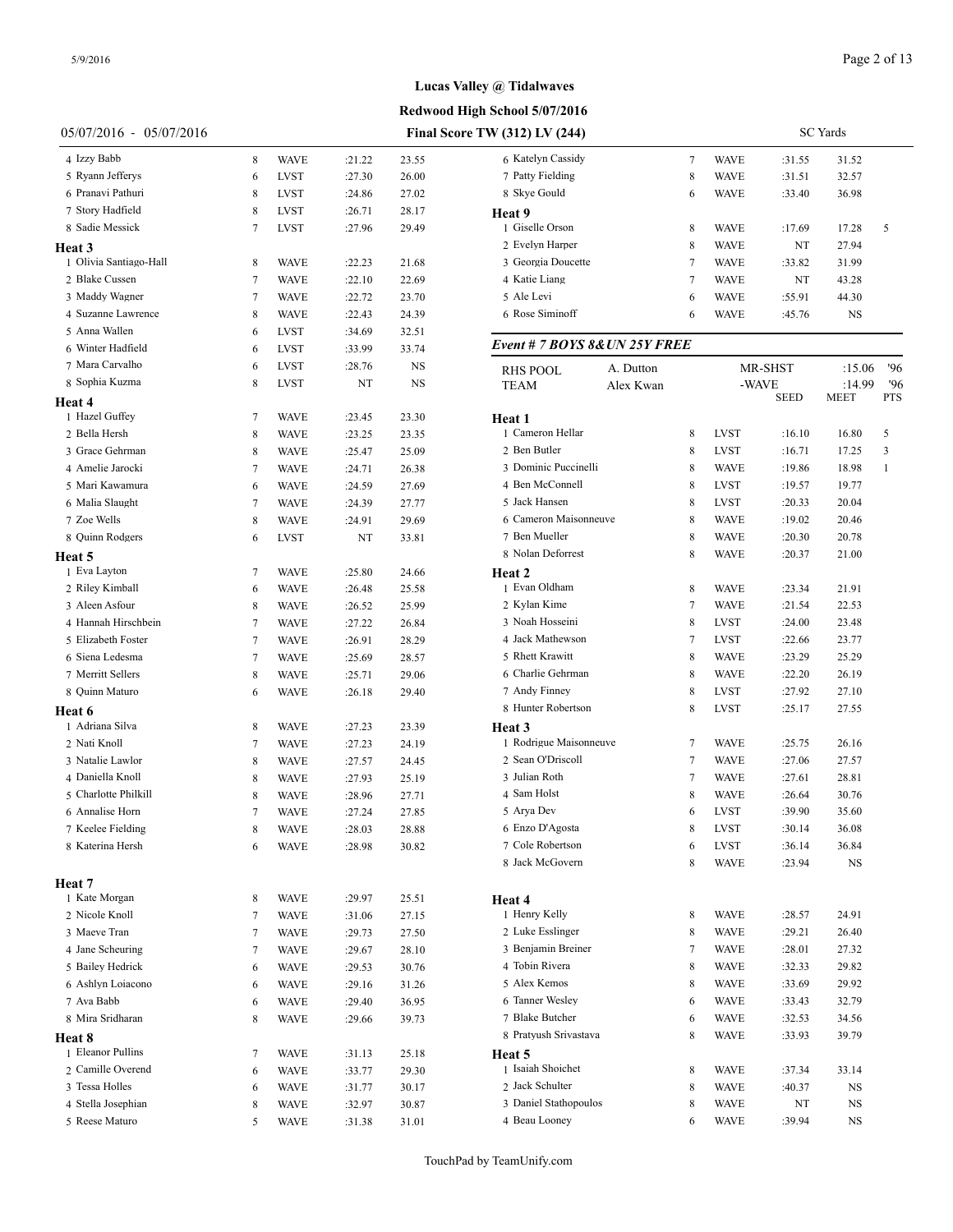**Heat 1**

**Heat 2**

**Heat 3**

**Heat 4**

05/07/2016 - 05/07/2016 **Final Score TW (312) LV (244)**

# *Event # 8 GIRLS 9-10 50Y FREE*

RHS POOL Reese Burns MR-SVSS :28.14 '13<br>TEAM Emily Trautner -WAVE :28.10 '00

1 Claire Cassidy 10 LVST :31.91 32.39 5 Sara Jordan 9 WAVE :34.34 33.25 3 Maddie Jarocki 10 WAVE :33.98 33.54 1 Iris Abeck 9 LVST :33.28 34.01 Olivia Koeppel 9 WAVE :36.00 36.21 Sarani Puri 10 WAVE :35.33 36.92 Lauren Kurtzman 9 LVST :39.68 40.69 8 Violet Hadfield 10 LVST :40.22 45.29

Emily Trautner -WAVE :28.10 '00<br>SEED MEET PTS

**MEET** 

SC Yards

# **Lucas Valley @ Tidalwaves**

**Redwood High School 5/07/2016**

| V (JIZ) LV (Z44)    |    |             |         | <b>SU</b> Taius |
|---------------------|----|-------------|---------|-----------------|
| 8 Fiona McHugh      | 10 | <b>WAVE</b> | 1:13.17 | 1:15.35         |
| Heat 7              |    |             |         |                 |
| 1 Maggie Pitts      | 9  | <b>WAVE</b> | NT      | 41.81           |
| 2 Maddie Eaton      | 10 | <b>WAVE</b> | NT      | 46.50           |
| 3 Lilly Kabat       | 10 | <b>WAVE</b> | NT      | 55.58           |
| 4 Ella Haack        | 9  | <b>WAVE</b> | NT      | 59.62           |
| 5 Sahasra Kalluri   | 9  | <b>LVST</b> | 1:17.21 | 1:17.08         |
| 6 Pedersen Pedersen | 9  | <b>LVST</b> | NT      | 1:33.51         |

#### *Event # 9 BOYS 9-10 50Y FREE*

| 5 Olivia Koeppel   | 9  | <b>WAVE</b> | :36.00 | 36.21     | <b>RHS POOL</b>      | Zachary McIntyre |             | MR-NR       | :26.95      | '13        |
|--------------------|----|-------------|--------|-----------|----------------------|------------------|-------------|-------------|-------------|------------|
| 6 Sarani Puri      | 10 | <b>WAVE</b> | :35.33 | 36.92     | <b>TEAM</b>          | Finn Aune        |             | -WAVE       | :29.03      | '14        |
| 7 Lauren Kurtzman  | 9  | <b>LVST</b> | :39.68 | 40.69     |                      |                  |             | <b>SEED</b> | <b>MEET</b> | <b>PTS</b> |
| 8 Violet Hadfield  | 10 | <b>LVST</b> | :40.22 | 45.29     | Heat 1               |                  |             |             |             |            |
| eat 2              |    |             |        |           | 1 Garrett Pardo      | 10               | <b>LVST</b> | :32.34      | 32.03       | 5          |
| 1 Eliza Lepyansky  | 10 | <b>WAVE</b> | :36.08 | 36.90     | 2 Tor Aune           | 10               | <b>WAVE</b> | :31.23      | 32.20       | 3          |
| 2 Clara Guffey     | 9  | <b>WAVE</b> | :36.46 | 38.02     | 3 Jackson Pattani    | 10               | <b>WAVE</b> | :35.90      | 34.88       |            |
| 3 Sasha Grewal     | 10 | <b>WAVE</b> | :36.12 | 39.30     | 4 Jacob Shunk        | 10               | <b>WAVE</b> | :34.02      | 35.18       |            |
| 4 Sophie Letts     | 10 | <b>WAVE</b> | :38.07 | 39.84     | 5 Eli Messick        | 10               | <b>LVST</b> | :34.34      | 36.29       |            |
| 5 Jillian Manning  | 10 | <b>WAVE</b> | :38.27 | 43.04     | 6 Miller Link        | 9                | <b>LVST</b> | :38.53      | 40.22       |            |
| 6 Grace Whitty     | 10 | <b>WAVE</b> | :37.06 | 44.40     | 7 Colby Binder       | 9                | <b>WAVE</b> | :40.27      | 44.83       |            |
| 7 Stella Emerick   | 10 | <b>LVST</b> | :59.89 | 1:03.88   | 8 Hayden Biesiadecki | 9                | <b>LVST</b> | :39.38      | <b>NS</b>   |            |
| 8 Calliope Ruskin  | 9  | <b>LVST</b> | :47.20 | <b>NS</b> | Heat 2               |                  |             |             |             |            |
| eat 3              |    |             |        |           | 1 Eden Abeck         | 9                | <b>LVST</b> | :41.01      | 41.70       |            |
| 1 Addie Winship    | 10 | <b>WAVE</b> | :38.94 | 37.46     | 2 Soren Jessen       | 9                | <b>LVST</b> | :40.15      | 42.38       |            |
| 2 Elizabeth Hersh  | 10 | <b>WAVE</b> | :38.77 | 38.14     | 3 Zachary Redlin     | 9                | <b>WAVE</b> | :42.06      | 44.54       |            |
| 3 Sammy Gardner    | 10 | <b>WAVE</b> | :38.77 | 40.26     | 4 Sawyer Goldberg    | 9                | <b>WAVE</b> | :41.75      | 44.59       |            |
| 4 Anna Lawrence    | 10 | <b>WAVE</b> | :40.74 | 42.12     | 5 Miles Doucette     | 10               | <b>WAVE</b> | :42.10      | 47.13       |            |
| 5 Paulina Laremont | 10 | <b>WAVE</b> | :40.95 | 46.00     | 6 Charlie Nau        | 10               | <b>LVST</b> | :40.82      | <b>NS</b>   |            |
| 6 Tara O'Brien     | 9  | <b>LVST</b> | NT     | 46.59     | 7 Seth Summers       | 9                | <b>WAVE</b> | :40.97      | <b>NS</b>   |            |
| 7 Lula Ashworth    | 10 | <b>WAVE</b> | :40.49 | <b>NS</b> | 8 Jack Middleton     | 9                | <b>LVST</b> | :39.77      | <b>NS</b>   |            |
| eat 4              |    |             |        |           | Heat 3               |                  |             |             |             |            |
| 1 Julia St John    | 9  | <b>WAVE</b> | :42.39 | 40.21     | 1 Max Mokelke        | 9                | <b>LVST</b> | :43.52      | 45.40       |            |
| 2 Abi Call         | 10 | <b>WAVE</b> | :41.34 | 41.97     | 2 Lucas Valdes       | 10               | <b>LVST</b> | :44.39      | 45.54       |            |
| 3 Ellie Kemos      | 9  | <b>WAVE</b> | :42.38 | 42.84     | 3 Malhar Dev         | 10               | <b>LVST</b> | :45.17      | 51.26       |            |
| 4 Callie Horn      | 9  | <b>WAVE</b> | :42.41 | 43.08     | 4 Harrison Luhning   | 9                | <b>WAVE</b> | :48.56      | 52.82       |            |
| 5 Luci Hight       | 9  | <b>WAVE</b> | :43.34 | 43.36     | 5 Andrew Stein       | 9                | <b>WAVE</b> | :59.29      | 59.47       |            |
| 6 Lilly Dell'Orto  | 9  | <b>WAVE</b> | :43.88 | 43.99     | 6 Ray Culhane        | 9                | <b>WAVE</b> | :53.61      | 59.81       |            |
| 7 Bella Wagner     | 9  | <b>WAVE</b> | :41.85 | 44.13     | Heat 4               |                  |             |             |             |            |
| 8 Tatsiya Distler  | 9  | <b>WAVE</b> | :43.44 | 46.47     | 1 Alan Uzelac        | 9                | <b>WAVE</b> | NT          | 52.43       |            |
|                    |    |             |        |           | 2 Bowen Rivera       | 10               | <b>WAVE</b> | 1:16.28     | 1:04.03     |            |
| eat 5              |    |             |        |           | 3 Marc Helwee        | 9                | <b>LVST</b> | NT          | <b>NS</b>   |            |
|                    |    |             |        |           |                      |                  |             |             |             |            |

#### *Event # 10 GIRLS 11-12 50Y FREE*

| RHS POOL<br><b>TEAM</b> | Sasha Petrova<br>Emily Trautner |             | MR-SVSS<br>-WAVE | :26.02<br>:25.58 | '10<br>'02 |
|-------------------------|---------------------------------|-------------|------------------|------------------|------------|
|                         |                                 |             | <b>SEED</b>      | <b>MEET</b>      | <b>PTS</b> |
| Heat 1                  |                                 |             |                  |                  |            |
| 1 Ruby Wolfers          | 12                              | <b>WAVE</b> | :30.94           | 31.17            | 5          |
| 2. Charlotte Deforrest  | 12                              | <b>WAVE</b> | :31.16           | 31.64            | 3          |
| 3 Lulu Sunshine         | 12                              | <b>WAVE</b> | :31.79           | 32.05            |            |
| 4 Kate Hamilton         | 12                              | <b>LVST</b> | :31.70           | 32.53            |            |
| 5 Helena Janku          | 12                              | <b>WAVE</b> | :31.55           | 32.65            |            |
| 6 Marisa Distler        | 12                              | <b>WAVE</b> | :31.25           | 34.31            |            |
| 7 Katie Kurth           | 12                              | <b>LVST</b> | :34.07           | 34.90            |            |
| 8 Chippy Taylor         | 12                              | <b>LVST</b> | :31.98           | <b>NS</b>        |            |
|                         |                                 |             |                  |                  |            |

| 8 Tatsiya Distler | 9  | <b>WAVE</b> | :43.44  | 46.47   | 1 Ala      |
|-------------------|----|-------------|---------|---------|------------|
|                   |    |             |         |         | 2 Boy      |
| Heat 5            |    |             |         |         | 3 Ma       |
| 1 Molly Goldstein | 9  | <b>WAVE</b> | :45.18  | 44.68   |            |
| 2 Amanda Mueller  | 10 | <b>WAVE</b> | :44.41  | 45.35   |            |
| 3 Nina Bonte      | 9  | <b>WAVE</b> | :44.77  | 46.55   | Event      |
| 4 Julia Sigel     | 9  | <b>WAVE</b> | :44.76  | 46.77   | <b>RHS</b> |
| 5 Siena Kimball   | 10 | <b>WAVE</b> | :45.08  | 47.84   | <b>TEA</b> |
| 6 Marley Nacco    | 9  | <b>WAVE</b> | :45.58  | 49.98   |            |
| 7 Maya Saibel     | 9  | <b>WAVE</b> | :46.81  | 50.28   | Heat 1     |
| Heat 6            |    |             |         |         | 1 Rub      |
| 1 Tara Sridharan  | 10 | <b>WAVE</b> | :49.15  | 45.55   | 2 Cha      |
| 2 Charlotte Lacy  | 9  | <b>WAVE</b> | :49.29  | 49.87   | 3 Lul      |
| 3 Hannah Ritola   | 9  | <b>WAVE</b> | :51.98  | 52.96   | 4 Kat      |
| 4 Rianne Asfour   | 9  | <b>WAVE</b> | :51.57  | 55.94   | 5 Hel      |
| 5 Sophia Mauro    | 9  | <b>WAVE</b> | :57.68  | 1:02.62 | 6 Ma       |
| 6 Viola Skolnick  | 9  | <b>WAVE</b> | 1:03.03 | 1:07.85 | 7 Kat      |
| 7 Elsa Block      | 9  | WAVE        | 1:05.48 | 1:10.70 | 8 Chi      |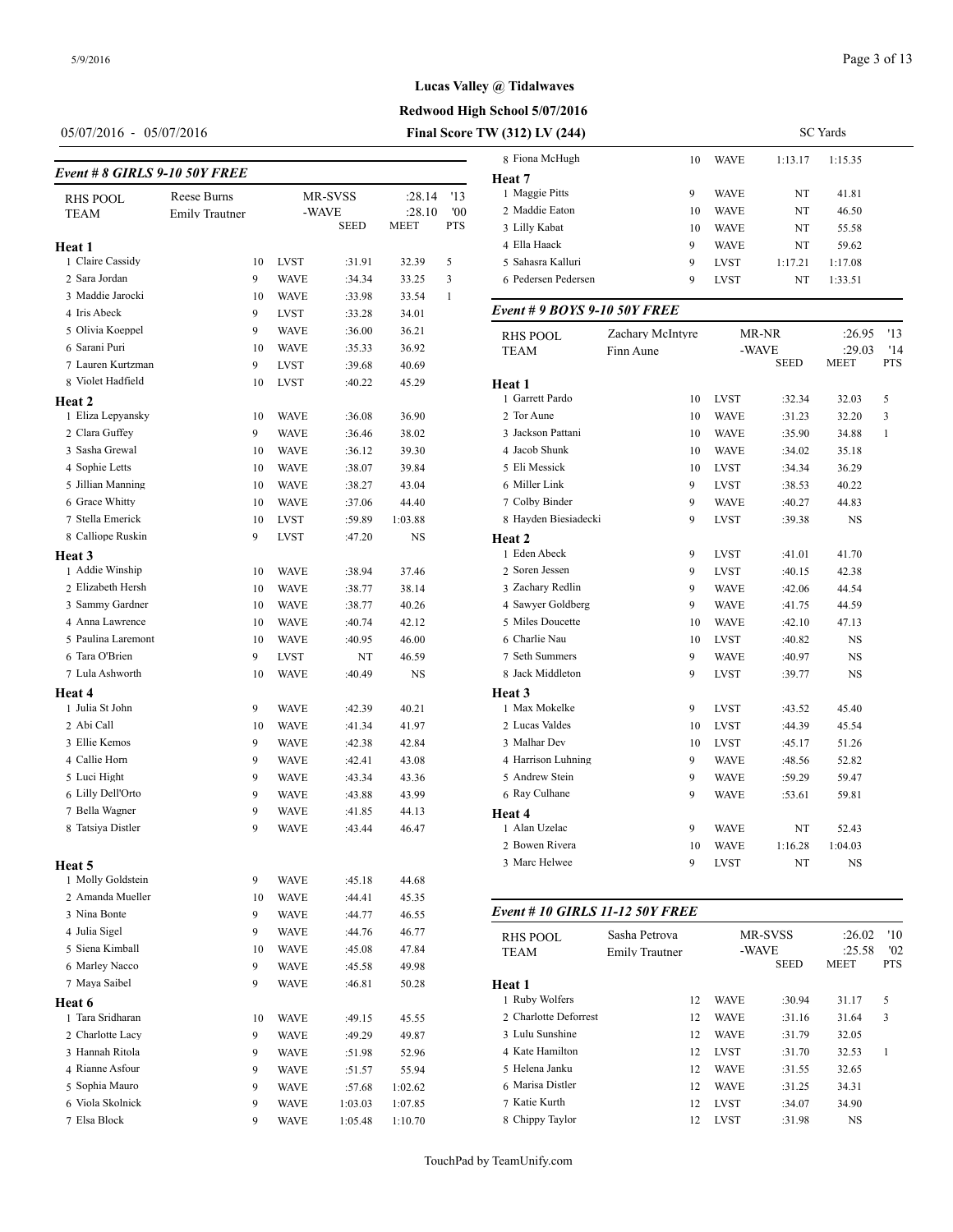# **Lucas Valley @ Tidalwaves**

**Redwood High School 5/07/2016**

| $05/07/2016 - 05/07/2016$ | Final Score TW (312) LV (244) |
|---------------------------|-------------------------------|
|---------------------------|-------------------------------|

| Heat 2              |    |             |        |           | <b>RHS PC</b>       |
|---------------------|----|-------------|--------|-----------|---------------------|
| 1 Libby Walsh       | 12 | <b>WAVE</b> | :33.43 | 33.91     | <b>TEAM</b>         |
| 2 Aliyah San Andres | 11 | <b>WAVE</b> | :33.30 | 34.36     |                     |
| 3 Emily Lemus       | 11 | <b>WAVE</b> | :33.20 | 34.69     | Heat 1              |
| 4 Charlotte Tuthill | 11 | <b>WAVE</b> | :33.70 | 34.99     | 1 Caitlin           |
| 5 Livi Letts        | 12 | <b>WAVE</b> | :34.53 | 35.31     | 2 Laura             |
| 6 Stella Hawthorne  | 12 | <b>WAVE</b> | :33.07 | 36.01     | 3 Rache             |
| 7 Lainey Wank       | 11 | <b>WAVE</b> | :36.74 | 36.64     | 4 Devin             |
| 8 Zoe Jaros         | 11 | <b>LVST</b> | NT     | <b>NS</b> | 5 Alicia            |
| Heat 3              |    |             |        |           | 6 Ellery            |
| 1 Jenna Smock       | 12 | <b>WAVE</b> | :36.45 | 37.42     | 7 Alexar            |
| 2 Jacqui Martin     | 12 | <b>WAVE</b> | :37.50 | 38.05     | 8 Casey             |
| 3 Alyssa McCadden   | 12 | <b>WAVE</b> | :37.01 | 38.89     | Heat 2              |
| 4 Lauren Cheng      | 12 | <b>WAVE</b> | :37.77 | 38.96     | 1 Alena             |
| 5 Amanda Koeppel    | 11 | <b>WAVE</b> | :37.73 | 39.49     | 2 Monik             |
| 6 Annie Goldstein   | 11 | <b>WAVE</b> | :37.89 | 39.81     | $3$ Indie $\lambda$ |
| 7 Molly Biggs       | 12 | <b>WAVE</b> | :37.93 | 41.71     | 4 Emily             |
| 8 Maya Pedersen     | 11 | <b>LVST</b> | NT     | 53.06     | 5 Amy J             |
| Heat 4              |    |             |        |           | 6 Elise I           |
| 1 Lauren Carbullido | 12 | <b>WAVE</b> | :38.70 | 37.82     |                     |
| 2 Kendra Rodgers    | 11 | <b>WAVE</b> | :39.06 | 41.93     | Event#              |
| 3 Katie Fielding    | 12 | <b>WAVE</b> | :42.21 | 42.66     | <b>RHS PC</b>       |
| 4 Katherine Stein   | 12 | <b>WAVE</b> | :39.73 | 43.27     | <b>TEAM</b>         |
| 5 Nicole Shane      | 11 | <b>WAVE</b> | :41.99 | 45.32     |                     |
| 6 Keely Ganong      | 11 | <b>WAVE</b> | :44.79 | 46.28     | Heat 1              |
| 7 Georgia Larson    | 11 | <b>WAVE</b> | :48.63 | 50.26     | 1 Vladir            |
| 8 Lauren Lawlor     | 11 | <b>WAVE</b> | :56.02 | 55.36     | 2 James             |
|                     |    |             |        |           |                     |

#### *Event # 11 BOYS 11-12 50Y FREE*

| <b>RHS POOL</b><br><b>TEAM</b>                                                                                                         | Daniel Hardman<br>CJ Leslie            |                                                                                                       | MR-RH<br>-WAVE<br><b>SEED</b>                                      | :24.57<br>:26.11<br><b>MEET</b>                                 | '11<br>'81<br><b>PTS</b> | 5 Owen Parker<br>6 Tibi Quinn<br>7 Owen Ross                                                                                                |
|----------------------------------------------------------------------------------------------------------------------------------------|----------------------------------------|-------------------------------------------------------------------------------------------------------|--------------------------------------------------------------------|-----------------------------------------------------------------|--------------------------|---------------------------------------------------------------------------------------------------------------------------------------------|
| Heat 1<br>1 Kylar Flynn<br>2 James Gravelle<br>3 Byron Finley<br>4 Will Shehan<br>5 Matthew Toups<br>6 Charlie Rafter<br>7 Ti Bernhard | 12<br>11<br>11<br>11<br>12<br>11<br>11 | <b>LVST</b><br><b>LVST</b><br><b>LVST</b><br><b>WAVE</b><br><b>WAVE</b><br><b>WAVE</b><br><b>LVST</b> | :27.62<br>:30.73<br>:30.80<br>:32.60<br>:33.67<br>:33.75<br>:32.71 | 28.17<br>30.66<br>31.36<br>34.16<br>35.52<br>36.79<br><b>NS</b> | 5<br>3<br>1              | Heat 2<br>1 Daniel Tuhtan<br>2 Lex Liang<br>3 Harrison Valdes<br>4 Bennett Somerv<br>5 Ethan Lessin<br>6 Patrick Mitsuok<br>7 Noah Friedman |
| Heat 2<br>1 Max Bundy<br>2 Dexter Lama                                                                                                 | 12<br>12                               | <b>WAVE</b><br><b>WAVE</b>                                                                            | :35.47<br>:35.30                                                   | 34.75<br>34.84                                                  |                          | Event # 14 GIRI<br><b>RHS POOL</b>                                                                                                          |
| 3 Vini Olescki<br>4 Natey Eves<br>5 Duncan Stilson                                                                                     | 12<br>12<br>11                         | <b>LVST</b><br><b>LVST</b><br><b>LVST</b>                                                             | :40.25<br>:37.70<br>:39.88                                         | 36.21<br>37.68<br>39.34                                         |                          | <b>TEAM</b><br>Heat 1                                                                                                                       |
| 6 Christopher Parker<br>7 Eric Sunshine<br>8 Ziggy Nacco                                                                               | 11<br>12<br>11                         | <b>LVST</b><br><b>WAVE</b><br><b>WAVE</b>                                                             | :41.16<br>:39.72<br>:43.24                                         | 39.51<br>43.32<br>48.40                                         |                          | 1 Emily Johnson<br>2 Kaitlyn Yang<br>3 Jenna Miller                                                                                         |
| Heat 3<br>1 Tanner Bortel<br>2 Pierce Uzelac                                                                                           | 11<br>11                               | <b>LVST</b><br><b>WAVE</b>                                                                            | NT<br>:49.12                                                       | 37.09<br>54.12                                                  |                          | 4 Olivia Carpenter<br>5 Megan Bosley<br>6 Jocelin Overmey                                                                                   |
| 3 Ben Schwartz Ocio<br>4 Daniel Buckley<br>5 Thomas Middleton                                                                          | 12<br>11<br>11                         | <b>WAVE</b><br><b>LVST</b><br><b>LVST</b>                                                             | :47.03<br>:42.23<br>:46.38                                         | 54.75<br>DO<br><b>NS</b>                                        |                          | 7 Katie Peoples<br>8 Katherine Theria<br>Event # 15 $BOY$                                                                                   |

| RHS POOL<br>TEAM                        | Kendall Christie<br>Sammy McDonough |    |             | MR-SHST<br>-WAVE | :25.72<br>:25.70 | '11<br>'09   |
|-----------------------------------------|-------------------------------------|----|-------------|------------------|------------------|--------------|
|                                         |                                     |    |             | SEED             | MEET             | PTS          |
| Heat 1                                  |                                     |    |             |                  |                  |              |
| 1 Caitlin Kawamura                      |                                     | 13 | WAVE        | :29.57           | 28.36            | 5            |
| 2 Laura Gravelle                        |                                     | 13 | LVST        | :29.31           | 28.55            | 3            |
| 3 Rachel Jordan                         |                                     | 13 | WAVE        | :29.89           | 30.18            |              |
| 4 Devin Bosley                          |                                     | 13 | WAVE        | :29.98           | 30.50            |              |
| 5 Alicia Helmer                         |                                     | 13 | <b>WAVE</b> | :29.98           | 30.88            |              |
| 6 Ellery Stocker                        |                                     | 14 | WAVE        | :32.77           | 32.53            |              |
| 7 Alexandra Polidora                    |                                     | 14 | <b>WAVE</b> | :32.21           | 34.29            |              |
| 8 Casey McKay                           |                                     | 14 | LVST        | NT               | 35.35            |              |
| Heat 2                                  |                                     |    |             |                  |                  |              |
| 1 Alena Larson                          |                                     | 14 | WAVE        | NT               | 29.62            | $\mathbf{1}$ |
| 2 Monika Platek                         |                                     | 13 | WAVE        | :32.95           | 32.54            |              |
| 3 Indie Adamich                         |                                     | 14 | <b>WAVE</b> | :33.64           | 33.48            |              |
| 4 Emily Comins                          |                                     | 14 | <b>WAVE</b> | :37.64           | 35.89            |              |
| 5 Amy Jordan                            |                                     | 13 | WAVE        | :34.97           | 36.27            |              |
| 6 Elise Braff                           |                                     | 13 | WAVE        | :39.56           | NS               |              |
| Event # 13 BOYS 13-14 50Y FREE          |                                     |    |             |                  |                  |              |
| <b>RHS POOL</b>                         | Haydn Fischer                       |    |             | MR-SVSS          | :23.11           | '14          |
| TEAM                                    | Stefan Rollins                      |    |             | -WAVE            | :23.80           | '84          |
|                                         |                                     |    |             | SEED             | MEET             | PTS          |
| Heat 1                                  |                                     |    |             |                  |                  |              |
| 1 Vladimir Priahin                      |                                     | 13 | WAVE        | :26.61           | 27.79            | 5            |
| 2 James Chase                           |                                     | 13 | WAVE        | :30.35           | 29.77            | 3            |
| 3 Ryan Redman                           |                                     | 13 | WAVE        | NT               | 29.80            |              |
| 4 Cole Summers                          |                                     | 13 | WAVE        | :30.58           | 30.84            |              |
| 5 Owen Parker                           |                                     | 13 | LVST        | :28.64           | 31.08            | $\mathbf{1}$ |
| 6 Tibi Quinn                            |                                     | 13 | WAVE        | :32.33           | 34.15            |              |
| 7 Owen Ross                             |                                     | 14 | WAVE        | :31.50           | 35.33            |              |
| Heat 2                                  |                                     |    |             |                  |                  |              |
| 1 Daniel Tuhtan                         |                                     | 13 | WAVE        | :33.45           | 34.49            |              |
| 2 Lex Liang                             |                                     | 13 | WAVE        | :39.20           | 36.10            |              |
| 3 Harrison Valdes                       |                                     | 12 | LVST        | :36.00           | 39.09            |              |
| 4 Bennett Somerville                    |                                     | 13 | WAVE        | :40.14           | 43.33            |              |
| 5 Ethan Lessin                          |                                     | 13 | WAVE        | :44.16           | 44.78            |              |
| 6 Patrick Mitsuoka                      |                                     | 13 | WAVE        | :44.61           | 49.89            |              |
| 7 Noah Friedman                         |                                     | 14 | WAVE        | :37.22           | NS               |              |
| <b>Event # 14 GIRLS 15-18 100Y FREE</b> |                                     |    |             |                  |                  |              |
| <b>RHS POOL</b>                         | Miki Dahlke                         |    |             | MR-SVSS          | :55.50           | '13          |
| TEAM                                    | Sammy McDonough                     |    |             | -WAVE            | :55.64           | '12          |
|                                         |                                     |    |             | <b>SEED</b>      | MEET             | <b>PTS</b>   |
| Heat 1                                  |                                     |    |             |                  |                  |              |
| 1 Emily Johnson                         |                                     | 16 | <b>WAVE</b> | NT               | 1:08.38          | 5            |
| 2 Kaitlyn Yang                          |                                     | 15 | <b>WAVE</b> | NT               | 1:10.27          | 3            |
| 3 Jenna Miller                          |                                     | 11 | LVST        | NT               | 1:10.39          | 1            |
| 4 Olivia Carpenter                      |                                     | 16 | <b>WAVE</b> | NT               | 1:12.42          |              |

 Megan Bosley 15 WAVE NT 1:12.74 Jocelin Overmeyer 17 WAVE NT 1:12.87 Katie Peoples 17 WAVE NT 1:13.50 8 Katherine Theriault 14 WAVE NT 1:13.98 *Event # 15 BOYS 15-18 100Y FREE*

## *Event # 12 GIRLS 13-14 50Y FREE*

TouchPad by TeamUnify.com

RHS POOL Robert Heim MR-LVST :49.37 '10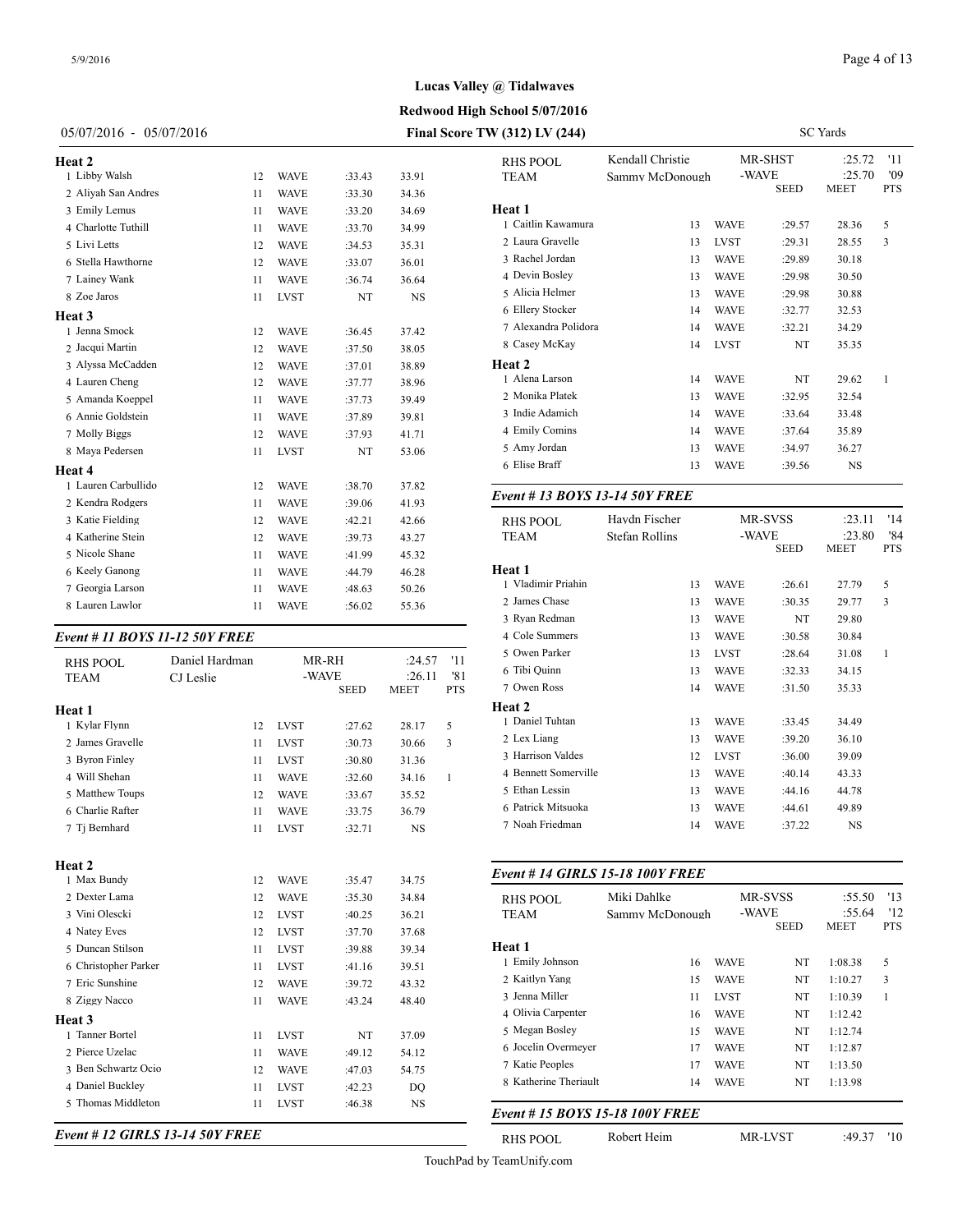05/07/2016 - 05/07/2016 **Final Score TW (312) LV (244)**

# *Event # 15 BOYS 15-18 100Y FREE*

| Event # 15 BOYS 15-18 100Y FREE |             |    |             |             |           |            | Heat 5             |
|---------------------------------|-------------|----|-------------|-------------|-----------|------------|--------------------|
| <b>RHS POOL</b>                 | Robert Heim |    |             | MR-LVST     | :49.37    | '10        | 1 Eleanor Pullins  |
| <b>TEAM</b>                     | Geoff Cline |    |             | -WAVE       | :48.24    | '98        | 2 Adriana Silva    |
|                                 |             |    |             | <b>SEED</b> | MEET      | <b>PTS</b> | 3 Ava Babb         |
| Heat 1                          |             |    |             |             |           |            | 4 Grace Gehrman    |
| 1 Lucca McKay                   |             | 18 | <b>LVST</b> | 1:00.68     | 1:00.68   | 5          | 5 Jane Scheuring   |
| 2 Cale Tippett                  |             | 16 | <b>WAVE</b> | NT          | 1:00.92   | 3          | 6 Riley Kimball    |
| 3 Ted Hartel                    |             | 18 | <b>LVST</b> | NT          | 1:04.73   | 1          | 7 Aleen Asfour     |
| 4 Nicholas Johnson              |             | 14 | <b>WAVE</b> | NT          | 1:06.58   |            | 8 Mari Kawamura    |
| 5 Josh Or joshua Colety         |             | 15 | <b>WAVE</b> | NT          | 1:07.99   |            | Heat 6             |
| 6 Jeremy Naftzger               |             | 18 | <b>LVST</b> | 1:14.04     | 1:14.20   |            | 1 Kate Morgan      |
| 7 Sean Middleton                |             | 13 | <b>WAVE</b> | NT          | 1:16.57   |            | 2 Stella Josephian |
| 8 Connell Phillipps             |             | 15 | WAVE        | 1:00.47     | <b>NS</b> |            | 3 Ouinn Maturo     |
| Heat 2                          |             |    |             |             |           |            | 4 Patty Fielding   |
| 1 Csle Tippett                  |             | 17 | <b>LVST</b> | NT          | <b>NS</b> |            | 5 Ashlyn Loiacon   |
|                                 |             |    |             |             |           |            | $\ell$ Ala Lavi    |

## *Event # 16 GIRLS 8&UN 25Y BACK*

| <b>RHS POOL</b>        | <b>Ainslie Bowers</b> |             | MR-WAVE     | :18.87      | '15        | 8 Mira Sridharan  |
|------------------------|-----------------------|-------------|-------------|-------------|------------|-------------------|
| TEAM                   | Maureen Connolly      |             | -WAVE       | :18.07      | 05         | Heat 7            |
|                        |                       |             | <b>SEED</b> | <b>MEET</b> | <b>PTS</b> | 1 Eva Layton      |
| Heat 1                 |                       |             |             |             |            | 2 Daniella Knoll  |
| 1 Maggie Walsh         | 8                     | <b>WAVE</b> | :21.74      | 22.56       | 5          | 3 Hannah Hirschb  |
| 2 Gabriella Grow       | 8                     | <b>WAVE</b> | :21.37      | 22.84       | 3          | 4 Skye Gould      |
| 3 Haley Brown          | 8                     | <b>LVST</b> | :23.62      | 23.75       | 1          | 5 Camille Overen  |
| 4 Giselle Orson        | 8                     | <b>WAVE</b> | :22.71      | 24.24       |            | 6 Bailey Hedrick  |
| 5 Sofia Wesley         | 8                     | <b>WAVE</b> | :23.97      | 24.28       |            | 7 Georgia Doucett |
| 6 Leah Mathewson       | 8                     | <b>LVST</b> | :28.42      | 26.37       |            | 8 Rose Siminoff   |
| 7 Story Hadfield       | 8                     | <b>LVST</b> | :28.32      | 27.95       |            | Heat 8            |
| 8 Pranavi Pathuri      | 8                     | <b>LVST</b> | :30.67      | 29.92       |            | 1 Nati Knoll      |
| <b>Heat 2</b>          |                       |             |             |             |            | 2 Nicole Knoll    |
| 1 Sydney Brodie        | 8                     | <b>WAVE</b> | :25.16      | 26.17       |            | 3 Evelyn Harper   |
| 2 Ava Pellumbi         | 7                     | <b>WAVE</b> | :24.52      | 28.34       |            |                   |
| 3 Zoe Wells            | 8                     | <b>WAVE</b> | :26.44      | 28.42       |            |                   |
| 4 Ryann Jefferys       | 6                     | <b>LVST</b> | :35.78      | 42.21       |            | Event # $17 BOY$  |
| 5 Winter Hadfield      | 6                     | <b>LVST</b> | :41.19      | 43.75       |            | <b>RHS POOL</b>   |
| 6 Hazel Guffey         | 7                     | <b>WAVE</b> | :25.76      | NS          |            | <b>TEAM</b>       |
| 7 Sophia Kuzma         | 8                     | <b>LVST</b> | :43.28      | <b>NS</b>   |            |                   |
| 8 Mara Carvalho        | 6                     | <b>LVST</b> | :38.51      | NS          |            | Heat 1            |
|                        |                       |             |             |             |            | 1 Tucker Kurth    |
| Heat 3                 |                       |             |             |             |            | 2 Ben Butler      |
| 1 Olivia Santiago-Hall | 8                     | <b>WAVE</b> | :27.78      | 26.66       |            | 3 Kylan Kime      |
| 2 Izzy Babb            | 8                     | <b>WAVE</b> | :27.18      | 27.46       |            | 4 Dominic Puccin  |
| 3 Bella Hersh          | 8                     | <b>WAVE</b> | :27.78      | 28.24       |            | 5 Ben Mueller     |
| 4 Ella Bokser          | 8                     | <b>WAVE</b> | :27.11      | 28.28       |            | 6 Nolan Deforrest |
| 5 Elizabeth Foster     | 7                     | <b>WAVE</b> | :28.80      | 29.82       |            | 7 Ben McConnell   |
| 6 Suzanne Lawrence     | 8                     | <b>WAVE</b> | :27.32      | 30.73       |            | 8 Andy Finney     |
| 7 Quinn Rodgers        | 6                     | <b>LVST</b> | NT          | 36.71       |            | Heat 2            |
| 8 Anna Wallen          | 6                     | <b>LVST</b> | NT          | NS          |            | 1 Charlie Gehrma: |
| Heat 4                 |                       |             |             |             |            | 2 Evan Oldham     |
| 1 Malia Slaught        | 7                     | <b>WAVE</b> | :28.86      | 29.79       |            | 3 Enzo D'Agosta   |
| 2 Annalise Horn        | 7                     | <b>WAVE</b> | :30.26      | 30.76       |            | 4 Rodrigue Maiso  |
| 3 Blake Cussen         | 7                     | <b>WAVE</b> | :30.08      | 30.91       |            | 5 Jack McGovern   |
| 4 Merritt Sellers      | 8                     | <b>WAVE</b> | :28.86      | 31.04       |            | 6 Jack Hansen     |
| 5 Charlotte Philkill   | 8                     | <b>WAVE</b> | :30.72      | 31.47       |            | 7 Jack Mathewsor  |
| 6 Amelie Jarocki       | 7                     | <b>WAVE</b> | :30.31      | 32.73       |            | 8 Arya Dev        |
| 7 Katelyn Cassidy      | $\overline{7}$        | <b>WAVE</b> | :29.83      | 34.02       |            | Heat 3            |
|                        |                       |             |             |             |            |                   |

| 8 Katerina Hersh    | 6 | <b>WAVE</b> | :30.32 | 35.65 |
|---------------------|---|-------------|--------|-------|
| Heat 5              |   |             |        |       |
| 1 Eleanor Pullins   | 7 | <b>WAVE</b> | :32.00 | 29.28 |
| 2 Adriana Silva     | 8 | <b>WAVE</b> | :31.78 | 31.37 |
| 3 Ava Babb          | 6 | <b>WAVE</b> | :32.36 | 32.17 |
| 4 Grace Gehrman     | 8 | <b>WAVE</b> | :33.15 | 33.44 |
| 5 Jane Scheuring    | 7 | <b>WAVE</b> | :33.78 | 33.82 |
| 6 Riley Kimball     | 6 | <b>WAVE</b> | :33.39 | 33.97 |
| 7 Aleen Asfour      | 8 | <b>WAVE</b> | :30.95 | 35.02 |
| 8 Mari Kawamura     | 6 | <b>WAVE</b> | :33.10 | 37.08 |
| Heat 6              |   |             |        |       |
| 1 Kate Morgan       | 8 | <b>WAVE</b> | :35.95 | 30.86 |
| 2 Stella Josephian  | 8 | <b>WAVE</b> | :35.18 | 32.20 |
| 3 Quinn Maturo      | 6 | <b>WAVE</b> | :35.43 | 34.16 |
| 4 Patty Fielding    | 8 | <b>WAVE</b> | :34.94 | 34.33 |
| 5 Ashlyn Loiacono   | 6 | <b>WAVE</b> | :35.49 | 37.68 |
| 6 Ale Levi          | 6 | <b>WAVE</b> | :37.01 | 38.76 |
| 7 Keelee Fielding   | 8 | <b>WAVE</b> | :35.72 | 39.08 |
| 8 Mira Sridharan    | 8 | <b>WAVE</b> | :34.76 | NS    |
| Heat 7              |   |             |        |       |
| 1 Eva Layton        | 7 | <b>WAVE</b> | :39.03 | 34.25 |
| 2 Daniella Knoll    | 8 | <b>WAVE</b> | NT     | 35.82 |
| 3 Hannah Hirschbein | 7 | <b>WAVE</b> | :37.07 | 37.37 |
| 4 Skye Gould        | 6 | <b>WAVE</b> | :39.47 | 38.08 |
| 5 Camille Overend   | 6 | <b>WAVE</b> | :39.74 | 38.56 |
| 6 Bailey Hedrick    | 6 | <b>WAVE</b> | :38.56 | 41.77 |
| 7 Georgia Doucette  | 7 | <b>WAVE</b> | :44.11 | 42.99 |
| 8 Rose Siminoff     | 6 | WAVE        | :44.14 | NS    |
| Heat 8              |   |             |        |       |
| 1 Nati Knoll        | 7 | <b>WAVE</b> | NT     | 27.43 |
| 2 Nicole Knoll      | 7 | <b>WAVE</b> | NT     | 29.96 |
| 3 Evelyn Harper     | 8 | <b>WAVE</b> | NT     | 30.92 |
|                     |   |             |        |       |

#### *Event # 17 BOYS 8&UN 25Y BACK*

| <b>RHS POOL</b>        | Finn Aune |                |             | <b>MR-WAVE</b>       | :17.77                                    | '12 |
|------------------------|-----------|----------------|-------------|----------------------|-------------------------------------------|-----|
| <b>TEAM</b>            | Finn Aune |                |             | -WAVE<br><b>SEED</b> | 12<br>:17.19<br><b>PTS</b><br><b>MEET</b> |     |
| Heat 1                 |           |                |             |                      |                                           |     |
| 1 Tucker Kurth         |           | 8              | <b>LVST</b> | :21.82               | 21.25                                     | 5   |
| 2 Ben Butler           |           | 8              | <b>LVST</b> | :21.50               | 22.31                                     | 3   |
| 3 Kylan Kime           |           | 7              | <b>WAVE</b> | :25.88               | 25.84                                     | 1   |
| 4 Dominic Puccinelli   |           | 8              | <b>WAVE</b> | :26.25               | 25.95                                     |     |
| 5 Ben Mueller          |           | 8              | <b>WAVE</b> | :25.32               | 27.12                                     |     |
| 6 Nolan Deforrest      |           | 8              | <b>WAVE</b> | :26.67               | 27.55                                     |     |
| 7 Ben McConnell        |           | 8              | <b>LVST</b> | :28.55               | 28.90                                     |     |
| 8 Andy Finney          |           | 8              | <b>LVST</b> | :30.57               | 35.13                                     |     |
| Heat 2                 |           |                |             |                      |                                           |     |
| 1 Charlie Gehrman      |           | 8              | <b>WAVE</b> | :28.18               | 31.01                                     |     |
| 2 Evan Oldham          |           | 8              | <b>WAVE</b> | :28.94               | 31.03                                     |     |
| 3 Enzo D'Agosta        |           | 8              | <b>LVST</b> | :31.36               | 32.94                                     |     |
| 4 Rodrigue Maisonneuve |           | $\overline{7}$ | <b>WAVE</b> | :32.03               | 32.99                                     |     |
| 5 Jack McGovern        |           | 8              | <b>WAVE</b> | :31.24               | <b>NS</b>                                 |     |
| 6 Jack Hansen          |           | 8              | <b>LVST</b> | :35.36               | NS                                        |     |
| 7 Jack Mathewson       |           | $\overline{7}$ | <b>LVST</b> | NT                   | <b>NS</b>                                 |     |
| 8 Arya Dev             |           | 6              | <b>LVST</b> | :54.65               | NS                                        |     |
| Heat 3                 |           |                |             |                      |                                           |     |

TouchPad by TeamUnify.com

SC Yards

# **Redwood High School 5/07/2016 Lucas Valley @ Tidalwaves**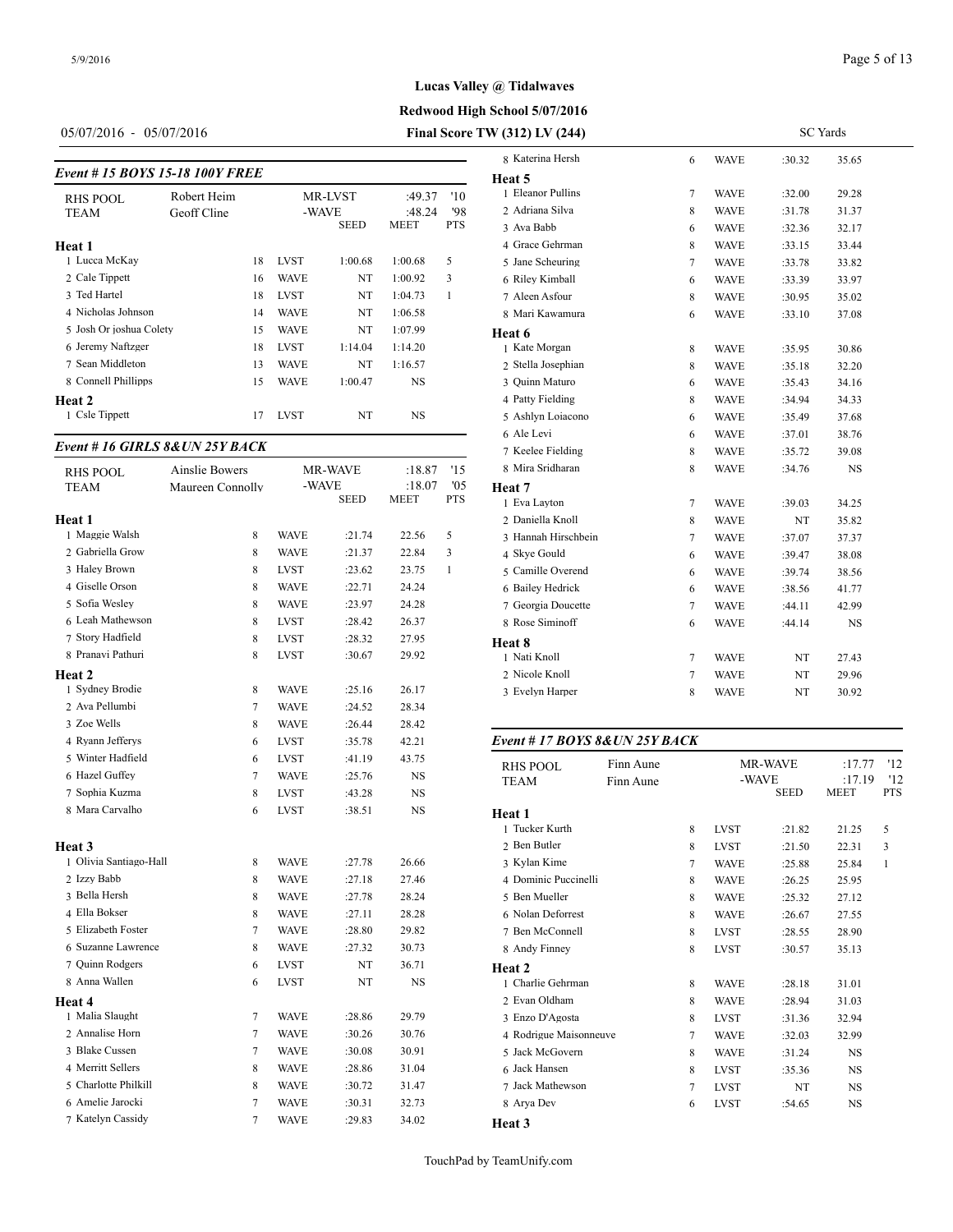# **Redwood High School 5/07/2016 Lucas Valley @ Tidalwaves**

#### 05/07/2016 - 05/07/2016 **Final Score TW (312) LV (244)**

| Heat 3                |   |             |        |           | 8 Tatsiya |
|-----------------------|---|-------------|--------|-----------|-----------|
| 1 Noah Hosseini       | 8 | <b>LVST</b> | NT     | 31.67     | Heat 5    |
| 2 Julian Roth         | 7 | <b>WAVE</b> | :33.18 | 32.15     | 1 Anna l  |
| 3 Sean O'Driscoll     | 7 | <b>WAVE</b> | :35.84 | 33.08     | 2 Marley  |
| 4 Henry Kelly         | 8 | <b>WAVE</b> | :34.09 | 33.53     | 3 Charlo  |
| 5 Tanner Wesley       | 6 | <b>WAVE</b> | :37.20 | 38.49     | 4 Rianne  |
| 6 Sam Holst           | 8 | <b>WAVE</b> | :36.06 | 42.15     | 5 Sophia  |
| 7 Benjamin Breiner    | 7 | <b>WAVE</b> | :36.85 | <b>NS</b> | 6 Siena   |
| 8 Rhett Krawitt       | 8 | <b>WAVE</b> | :32.92 | NS        | 7 Elsa B  |
| <b>Heat 4</b>         |   |             |        |           | 8 Hanna   |
| 1 Alex Kemos          | 8 | <b>WAVE</b> | :38.72 | 28.83     | Heat 6    |
| 2 Tobin Rivera        | 8 | <b>WAVE</b> | NT     | 36.73     | 1 Maggi   |
| 3 Pratyush Srivastava | 8 | <b>WAVE</b> | :39.30 | 40.38     | 2 Lilly F |
| 4 Isaiah Shoichet     | 8 | <b>WAVE</b> | :55.13 | 46.43     | 3 Stella  |
| 5 Blake Butcher       | 6 | <b>WAVE</b> | NT     | 48.54     | 4 Viola:  |
| 6 Daniel Stathopoulos | 8 | <b>WAVE</b> | NT     | <b>NS</b> | 5 Ella H  |
| 7 Beau Looney         | 6 | WAVE        | :56.94 | <b>NS</b> |           |
|                       |   |             |        |           |           |

## *Event # 18 GIRLS 9-10 50Y BACK*

| <b>RHS POOL</b>    | Natalie Focha |    |             | MR-SHST     | :33.38      | '5         | <b>TEAM</b>       |
|--------------------|---------------|----|-------------|-------------|-------------|------------|-------------------|
| TEAM               | Zoe Trutner   |    | -WAVE       |             | :36.01      | '04        |                   |
|                    |               |    |             | <b>SEED</b> | <b>MEET</b> | <b>PTS</b> | Heat 1            |
| Heat 1             |               |    |             |             |             |            | 1 Garrett Pardo   |
| 1 Kate Deforrest   |               | 10 | <b>WAVE</b> | :39.10      | 39.13       | 5          | 2 Tor Aune        |
| 2 Iris Abeck       |               | 9  | <b>LVST</b> | :39.61      | 41.26       | 3          | 3 Jacob Shunk     |
| 3 Adella Frender   |               | 10 | <b>WAVE</b> | :40.27      | 41.47       | 1          | 4 Soren Jessen    |
| 4 Claire Cassidy   |               | 10 | <b>LVST</b> | :38.55      | 41.82       |            | 5 Eden Abeck      |
| 5 Grace Whitty     |               | 10 | <b>WAVE</b> | :42.94      | 42.53       |            | 6 Miles Doucette  |
| 6 Addie Winship    |               | 10 | <b>WAVE</b> | :42.83      | 43.46       |            | 7 Andrew Stein    |
| 7 Tara O'Brien     |               | 9  | <b>LVST</b> | :55.45      | 1:00.10     |            | 8 Jack Middleton  |
| 8 Violet Hadfield  |               | 10 | <b>LVST</b> | :52.97      | DQ          |            |                   |
|                    |               |    |             |             |             |            | Heat 2            |
| Heat 2             |               |    |             |             |             |            | 1 Max Mokelke     |
| 1 Sarani Puri      |               | 10 | <b>WAVE</b> | :44.02      | 43.37       |            | 2 Lucas Valdes    |
| 2 Sara Jordan      |               | 9  | <b>WAVE</b> | :43.37      | 45.18       |            | 3 Harrison Luhnir |
| 3 Olivia Koeppel   |               | 9  | <b>WAVE</b> | :44.61      | 45.67       |            | 4 Malhar Dev      |
| 4 Sasha Grewal     |               | 10 | <b>WAVE</b> | :44.83      | 47.67       |            | 5 Ray Culhane     |
| 5 Jillian Manning  |               | 10 | <b>WAVE</b> | :46.61      | 49.22       |            | 6 Charlie Nau     |
| 6 Calliope Ruskin  |               | 9  | <b>LVST</b> | :56.24      | NS          |            | Heat 3            |
| 7 Lula Ashworth    |               | 10 | <b>WAVE</b> | :46.73      | NS          |            | 1 Alan Uzelac     |
| 8 Clara Guffey     |               | 9  | <b>WAVE</b> | :45.44      | NS          |            | 2 Bowen Rivera    |
| Heat 3             |               |    |             |             |             |            | 3 Marc Helwee     |
| 1 Ellie Kemos      |               | 9  | <b>WAVE</b> | :48.66      | 46.16       |            | 4 Seth Summers    |
| 2 Emma Slaught     |               | 9  | <b>WAVE</b> | :48.99      | 48.03       |            |                   |
| 3 Elizabeth Hersh  |               | 10 | <b>WAVE</b> | :48.15      | 48.48       |            | Event # 20 GIRI   |
| 4 Abi Call         |               | 10 | <b>WAVE</b> | :48.08      | 48.88       |            | <b>RHS POOL</b>   |
| 5 Sammy Gardner    |               | 10 | <b>WAVE</b> | :47.92      | 49.37       |            | <b>TEAM</b>       |
| 6 Molly Goldstein  |               | 9  | <b>WAVE</b> | :51.70      | 53.31       |            |                   |
| 7 Tara Sridharan   |               | 10 | <b>WAVE</b> | :52.13      | DQ          |            | Heat 1            |
| <b>Heat 4</b>      |               |    |             |             |             |            | 1 Ruby Wolfers    |
| 1 Lilly Dell'Orto  |               | 9  | <b>WAVE</b> | :52.39      | 53.05       |            | 2 Sydney Hellar   |
| 2 Julia Sigel      |               | 9  | <b>WAVE</b> | :52.30      | 53.96       |            | 3 Hannah Slaught  |
| 3 Nina Bonte       |               | 9  | <b>WAVE</b> | :53.45      | 55.24       |            | 4 Kate Hamilton   |
| 4 Callie Horn      |               | 9  | <b>WAVE</b> | :54.40      | 55.76       |            | 5 Aliyah San And: |
| 5 Maya Saibel      |               | 9  | <b>WAVE</b> | :55.12      | 57.45       |            | 6 Jada Swan       |
| 6 Luci Hight       |               | 9  | <b>WAVE</b> | :55.88      | 57.87       |            | 7 Livi Letts      |
| 7 Paulina Laremont |               | 10 | <b>WAVE</b> | :53.55      | 58.91       |            | 8 Katie Kurth     |

| 8 Tatsiya Distler               |              | 9  | WAVE        | :54.61               | 1:03.28        |              |
|---------------------------------|--------------|----|-------------|----------------------|----------------|--------------|
| Heat 5                          |              |    |             |                      |                |              |
| 1 Anna Lawrence                 |              | 10 | WAVE        | :56.04               | 56.06          |              |
| 2 Marley Nacco                  |              | 9  | <b>WAVE</b> | :56.03               | 1:00.69        |              |
| 3 Charlotte Lacy                |              | 9  | <b>WAVE</b> | :56.33               | 1:01.70        |              |
| 4 Rianne Asfour                 |              | 9  | WAVE        | 1:06.41              | 1:06.58        |              |
| 5 Sophia Mauro                  |              | 9  | <b>WAVE</b> | 1:02.91              | 1:07.79        |              |
| 6 Siena Kimball                 |              | 10 | WAVE        | 1:07.97              | 1:07.93        |              |
| 7 Elsa Block                    |              | 9  | <b>WAVE</b> | 1:09.92              | 1:15.40        |              |
| 8 Hannah Ritola                 |              | 9  | WAVE        | 1:10.61              | 1:18.03        |              |
| Heat 6                          |              |    |             |                      |                |              |
| 1 Maggie Pitts                  |              | 9  | <b>WAVE</b> | NT                   | 51.32          |              |
| 2 Lilly Kabat                   |              | 10 | <b>WAVE</b> | NT                   | 1:06.99        |              |
| 3 Stella Emerick                |              | 10 | LVST        | NT                   | 1:15.04        |              |
| 4 Viola Skolnick                |              | 9  | WAVE        | 1:17.45              | 1:20.84        |              |
| 5 Ella Haack                    |              | 9  | WAVE        | NT                   | DQ             |              |
| Event # 19 BOYS 9-10 50Y BACK   |              |    |             |                      |                |              |
| <b>RHS POOL</b>                 | Finn Aune    |    |             | MR-WAVE              | :32.55         | '14          |
| <b>TEAM</b>                     | Finn Aune    |    | -WAVE       |                      | :32.55         | '14          |
|                                 |              |    |             | <b>SEED</b>          | MEET           | PTS          |
| <b>Heat 1</b>                   |              |    |             |                      |                |              |
| 1 Garrett Pardo                 |              | 10 | LVST        | :39.79               | 40.16          | 5            |
| 2 Tor Aune                      |              | 10 | <b>WAVE</b> | :40.02               | 40.37          | 3            |
| 3 Jacob Shunk                   |              | 10 | <b>WAVE</b> | :40.34               | 41.54          | 1            |
| 4 Soren Jessen                  |              | 9  | LVST        | :47.40               | 48.74          |              |
| 5 Eden Abeck                    |              | 9  | <b>LVST</b> | :49.91               | 49.06          |              |
| 6 Miles Doucette                |              | 10 | <b>WAVE</b> | :55.07               | 1:00.61        |              |
| 7 Andrew Stein                  |              | 9  | WAVE        | 1:13.19              | 1:09.47        |              |
| 8 Jack Middleton                |              | 9  | LVST        | :51.39               | NS             |              |
| Heat 2                          |              |    |             |                      |                |              |
| 1 Max Mokelke                   |              | 9  | LVST        | :54.49               | 55.31          |              |
| 2 Lucas Valdes                  |              | 10 | LVST        | :58.75               | 1:01.01        |              |
| 3 Harrison Luhning              |              | 9  | <b>WAVE</b> | :57.62               | 1:01.61        |              |
| 4 Malhar Dev                    |              | 10 | LVST        | 1:02.99              | 1:03.30        |              |
| 5 Ray Culhane                   |              | 9  | <b>WAVE</b> | :55.42               | 1:03.41        |              |
| 6 Charlie Nau                   |              | 10 | LVST        | :56.08               | NS             |              |
| Heat 3                          |              |    |             |                      |                |              |
| 1 Alan Uzelac                   |              | 9  | WAVE        | NT                   | 1:07.22        |              |
| 2 Bowen Rivera                  |              | 10 | <b>WAVE</b> | 1:17.65              | 1:11.96        |              |
| 3 Marc Helwee                   |              | 9  | LVST        | 1:05.21              | NS             |              |
| 4 Seth Summers                  |              | 9  | <b>WAVE</b> | :48.33               | NS             |              |
| Event # 20 GIRLS 11-12 50Y BACK |              |    |             |                      |                |              |
| <b>RHS POOL</b>                 | Kaitlyn Lo   |    |             | MR-SHST              | :29.72         | '5           |
| TEAM                            | Darcy Gamble |    |             | -WAVE<br><b>SEED</b> | :31.66<br>MEET | '04<br>PTS   |
| Heat 1                          |              |    |             |                      |                |              |
| 1 Ruby Wolfers                  |              | 12 | <b>WAVE</b> | :36.94               | 37.46          | 5            |
| 2 Sydney Hellar                 |              | 11 | LVST        | :37.89               | 37.78          | 3            |
| 3 Hannah Slaught                |              | 11 | <b>WAVE</b> | :37.93               | 37.87          | $\mathbf{1}$ |
|                                 |              |    |             |                      |                |              |

4 Kate Hamilton 12 LVST :37.67 40.09 Aliyah San Andres 11 WAVE :41.25 41.22 Jada Swan 11 LVST :44.02 42.22 Livi Letts 12 WAVE :41.96 43.28 Katie Kurth 12 LVST :43.42 45.09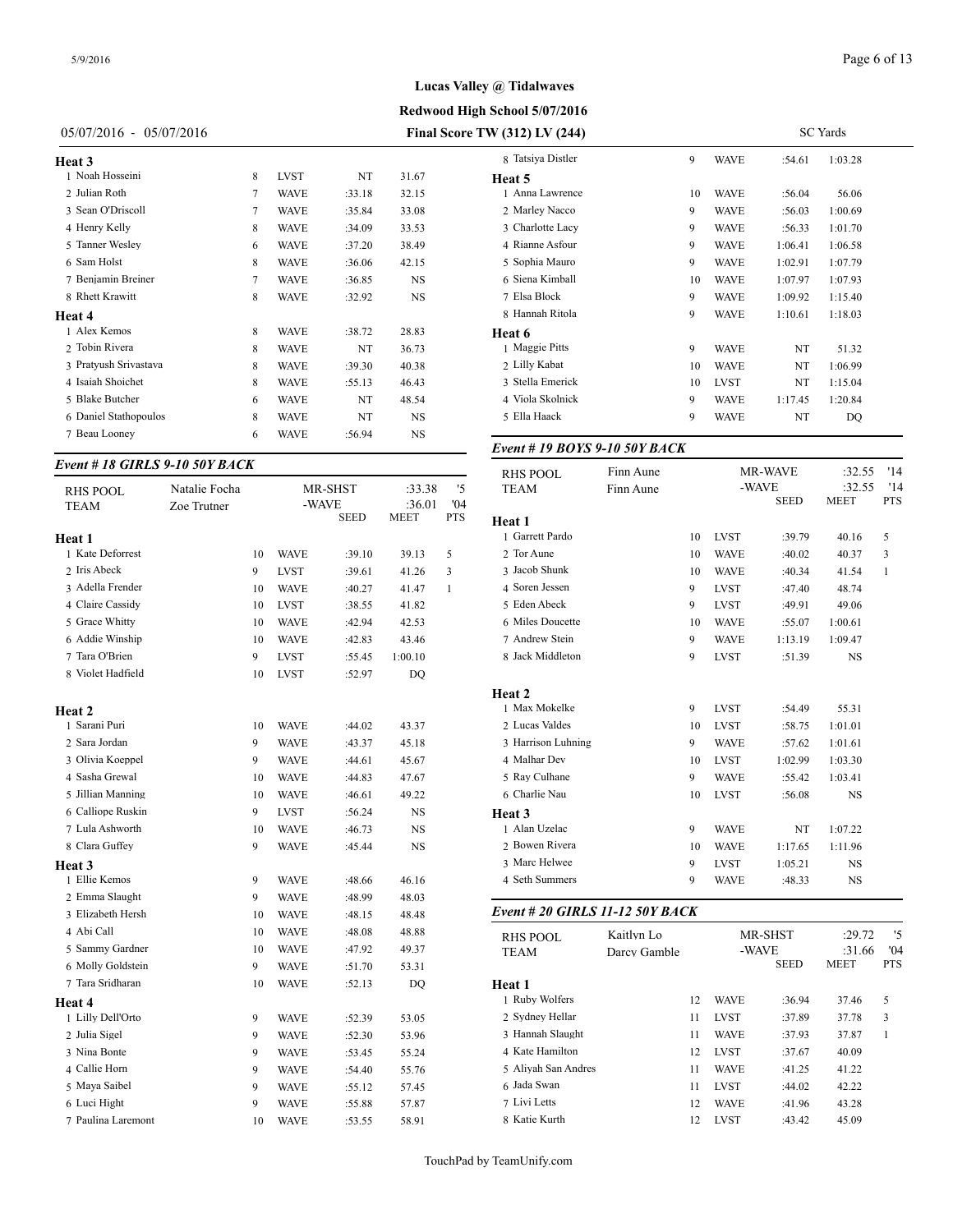**Redwood High School 5/07/2016**

| $05/07/2016 - 05/07/2016$ | <b>Final Score TV</b> |  |
|---------------------------|-----------------------|--|
|---------------------------|-----------------------|--|

| Heat 2              |    |             |        |           | <b>RHS POOL</b>             |
|---------------------|----|-------------|--------|-----------|-----------------------------|
| 1 Libby Walsh       | 12 | <b>WAVE</b> | :42.24 | 41.85     | <b>TEAM</b>                 |
| 2 Emilia Puccinelli | 11 | <b>WAVE</b> | :43.56 | 42.77     |                             |
| 3 Kallen Wank       | 11 | <b>WAVE</b> | :42.39 | 43.05     | <b>Heat 1</b>               |
| 4 Lauren Cheng      | 12 | <b>WAVE</b> | :43.26 | 43.29     | 1 Andrey Priahi             |
| 5 Amanda Koeppel    | 11 | <b>WAVE</b> | :42.49 | 44.87     | 2 Tibi Quinn                |
| 6 Annie Goldstein   | 11 | <b>WAVE</b> | :45.56 | 46.91     | 3 Cole Summers              |
| 7 Jacqui Martin     | 12 | <b>WAVE</b> | :42.50 | DO        | 4 Daniel Tuhtan             |
| 8 Lauren Carbullido | 12 | <b>WAVE</b> | :44.88 | <b>NS</b> | 5 Harrison Valde            |
| Heat 3              |    |             |        |           | 6 Ethan Lessin              |
| 1 Jenna Smock       | 12 | <b>WAVE</b> | :46.32 | 44.76     |                             |
| 2 Molly Biggs       | 12 | <b>WAVE</b> | :46.37 | 47.31     | Event # 24 GII              |
| 3 Alyssa McCadden   | 12 | <b>WAVE</b> | :48.11 | 47.72     | <b>RHS POOL</b>             |
| 4 Kendra Rodgers    | 11 | <b>WAVE</b> | :45.69 | 48.54     | <b>TEAM</b>                 |
| 5 Nicole Shane      | 11 | <b>WAVE</b> | :49.93 | 52.75     |                             |
| 6 Keely Ganong      | 11 | <b>WAVE</b> | :54.02 | 54.31     | Heat 1                      |
| 7 Georgia Larson    | 11 | <b>WAVE</b> | :52.37 | 54.69     | 1 Kate Masterso             |
| EX Eliza Byck       | 11 | WAVE        | NT     | DQ        | 2 Emily Johnsor             |
|                     |    |             |        |           | $\sim$ $\cap$ $\sim$ $\sim$ |

## *Event # 21 BOYS 11-12 50Y BACK*

| <b>RHS POOL</b><br><b>TEAM</b> | Daniel Hardman<br>Griffin Burke | -WAVE       | MR-RH       | :29.03<br>:28.81 | '11<br>'10   | 5 Katie Peoples<br>6 Katie Masterson<br>7 Jordan Overmey |
|--------------------------------|---------------------------------|-------------|-------------|------------------|--------------|----------------------------------------------------------|
|                                |                                 |             | <b>SEED</b> | <b>MEET</b>      | <b>PTS</b>   |                                                          |
| Heat 1<br>1 Will Shehan        | 11                              | <b>WAVE</b> | :41.85      |                  | 5            |                                                          |
| 2 Max Bundy                    | 12                              | <b>WAVE</b> | :44.77      | 42.68<br>43.30   | 3            | Event # 25 $BOY$                                         |
| 3 Tanner Bortel                | 11                              | <b>LVST</b> | :41.76      | 43.39            | $\mathbf{1}$ | <b>RHS POOL</b>                                          |
| 4 Dexter Lama                  | 12                              | <b>WAVE</b> | :43.20      | 44.78            |              | <b>TEAM</b>                                              |
| 5 Matthew Toups                | 12                              | <b>WAVE</b> | :43.76      | 45.20            |              |                                                          |
| 6 Vini Olescki                 | 12                              | <b>LVST</b> | NT          | 48.48            |              | Heat 1                                                   |
| 7 Christopher Parker           | 11                              | <b>LVST</b> | :51.47      | 50.15            |              | 1 Ted Hartel                                             |
| 8 Daniel Buckley               | 11                              | <b>LVST</b> | :53.48      | 53.21            |              | 2 Ciaran Murphy                                          |
|                                |                                 |             |             |                  |              | 3 Nicholas Johnso                                        |
| Heat 2                         |                                 |             |             |                  |              | 4 Raul Beltrain                                          |
| 1 Eric Sunshine                | 12                              | <b>WAVE</b> | :46.46      | 49.64            |              | 5 Jonathan Chase                                         |
| 2 Ziggy Nacco                  | 11                              | <b>WAVE</b> | :53.93      | 56.16            |              | 6 Lucca McKay                                            |
| 3 Natey Eves                   | 12                              | <b>LVST</b> | NT          | <b>NS</b>        |              | 7 Jeremy Naftzger                                        |
| 4 Thomas Middleton             | 11                              | <b>LVST</b> | NT          | <b>NS</b>        |              |                                                          |
| 5 Pierce Uzelac                | 11                              | <b>WAVE</b> | :56.12      | <b>NS</b>        |              | Event # 26 GIRI                                          |

## *Event # 22 GIRLS 13-14 50Y BACK*

| <b>RHS POOL</b><br>TEAM | Ouinn Galli<br>Josie Nordrum |             | MR-SHST<br>-WAVE | :29.83<br>:30.09 | '11<br>'10 | <b>Heat 1</b>     |
|-------------------------|------------------------------|-------------|------------------|------------------|------------|-------------------|
|                         |                              |             | <b>SEED</b>      | <b>MEET</b>      | <b>PTS</b> | 1 Valerie Mansinn |
| Heat 1                  |                              |             |                  |                  |            | 2 Sofia Wesley    |
| 1 Alicia Helmer         | 13                           | <b>WAVE</b> | :36.57           | 36.36            | 5          | 3 Yo Yo Stone     |
| 2 Devin Bosley          | 13                           | <b>WAVE</b> | :36.71           | 37.06            | 3          | 4 Suzanne Lawrer  |
| 3 Alena Larson          | 14                           | <b>WAVE</b> | NT               | 37.46            |            | 5 Sof Baumgarten  |
| 4 Indie Adamich         | 14                           | <b>WAVE</b> | :39.48           | 38.58            |            | 6 Eleanor Pullins |
| 5 Ellery Stocker        | 14                           | <b>WAVE</b> | :37.65           | 38.59            |            | 7 Sydney Brodie   |
| 6 Aisling Cassidy       | 14                           | <b>LVST</b> | :37.43           | 39.10            | 1          | 8 Sadie Messick   |
| 7 Casey McKay           | 14                           | <b>LVST</b> | :42.74           | 41.50            |            | Heat 2            |
| Heat 2                  |                              |             |                  |                  |            | 1 Merritt Sellers |
| 1 Alexandra Polidora    | 14                           | <b>WAVE</b> | :40.64           | 39.56            |            | 2 Aleen Asfour    |
| 2 Monika Platek         | 13                           |             |                  |                  |            | 3 Winter Hadfield |
|                         |                              | <b>WAVE</b> | :43.62           | 44.26            |            | 4 Pranavi Pathuri |
| 3 Elise Braff           | 13                           | <b>WAVE</b> | :55.19           | <b>NS</b>        |            | 5 Mari Kawamura   |

*Event # 23 BOYS 13-14 50Y BACK*

| <i>N</i> (312) LV (244)         |                                |    |             |                        | <b>SC</b> Yards                 |                          |
|---------------------------------|--------------------------------|----|-------------|------------------------|---------------------------------|--------------------------|
| RHS POOL<br><b>TEAM</b>         | Havdn Fischer<br>Alex Coughlin |    | -WAVE       | MR-SVSS<br><b>SEED</b> | :28.22<br>:29.49<br><b>MEET</b> | '14<br>'01<br><b>PTS</b> |
| Heat 1                          |                                |    |             |                        |                                 |                          |
| 1 Andrey Priahin                |                                | 13 | <b>WAVE</b> | :32.42                 | 33.28                           | 5                        |
| 2 Tibi Quinn                    |                                | 13 | <b>WAVE</b> | :39.36                 | 40.53                           | 3                        |
| 3 Cole Summers                  |                                | 13 | <b>WAVE</b> | :39.40                 | 41.24                           |                          |
| 4 Daniel Tuhtan                 |                                | 13 | <b>WAVE</b> | :41.96                 | 45.21                           |                          |
| 5 Harrison Valdes               |                                | 12 | LVST        | :45.32                 | 49.89                           | 1                        |
| 6 Ethan Lessin                  |                                | 13 | <b>WAVE</b> | :52.57                 | 58.89                           |                          |
| Event # 24 GIRLS 15-18 50Y BACK |                                |    |             |                        |                                 |                          |
| <b>RHS POOL</b>                 | Miki Dahlke                    |    |             | MR-SVSS                | :29.33                          | '13                      |
|                                 |                                |    |             |                        |                                 |                          |

| RHS POOL<br><b>TEAM</b> | мікі Danike<br>Josie Nordrum |    | -WAVE       | MK-3 V 33   | :29.33<br>:29.40 | -12<br>'10 |  |
|-------------------------|------------------------------|----|-------------|-------------|------------------|------------|--|
|                         |                              |    |             | <b>SEED</b> | <b>MEET</b>      | <b>PTS</b> |  |
| Heat 1                  |                              |    |             |             |                  |            |  |
| 1 Kate Masterson        |                              | 15 | <b>WAVE</b> | NT          | 34.49            | 5          |  |
| 2 Emily Johnson         |                              | 16 | <b>WAVE</b> | NT          | 36.77            | 3          |  |
| 3 Olivia Carpenter      |                              | 16 | <b>WAVE</b> | NT          | 37.78            |            |  |
| 4 Kendra Parker         |                              | 14 | <b>LVST</b> | :37.69      | 39.50            | 1          |  |
| 5 Katie Peoples         |                              | 17 | <b>WAVE</b> | NT          | DO.              |            |  |
| 6 Katie Masterson       |                              | 17 | <b>WAVE</b> | NT          | NS               |            |  |
| 7 Jordan Overmeyer      |                              | 17 | <b>WAVE</b> | NT          | NS               |            |  |
|                         |                              |    |             |             |                  |            |  |

## *Event # 25 BOYS 15-18 50Y BACK*

| <b>RHS POOL</b><br><b>TEAM</b> | Geoff Cline<br>Geoff Cline |    |             | <b>MR-WAVE</b><br>-WAVE<br><b>SEED</b> | :25.71<br>:25.02<br><b>MEET</b> | '98<br>'98<br><b>PTS</b> |
|--------------------------------|----------------------------|----|-------------|----------------------------------------|---------------------------------|--------------------------|
| Heat 1                         |                            |    |             |                                        |                                 |                          |
| 1 Ted Hartel                   |                            | 18 | <b>LVST</b> | NT                                     | 32.92                           | 5                        |
| 2 Ciaran Murphy                |                            | 18 | <b>LVST</b> | :32.36                                 | 33.14                           | 3                        |
| 3 Nicholas Johnson             |                            | 14 | <b>WAVE</b> | NT                                     | 33.29                           | 1                        |
| 4 Raul Beltrain                |                            | 16 | <b>WAVE</b> | NT                                     | 33.66                           |                          |
| 5 Jonathan Chase               |                            | 17 | <b>WAVE</b> | :32.86                                 | 34.90                           |                          |
| 6 Lucca McKay                  |                            | 18 | <b>LVST</b> | :35.11                                 | 37.11                           |                          |
| 7 Jeremy Naftzger              |                            | 18 | <b>LVST</b> | :37.12                                 | 43.76                           |                          |
|                                |                            |    |             |                                        |                                 |                          |

## *Event # 26 GIRLS 8&UN 25Y BREAST*

| <b>RHS POOL</b><br>TEAM | R. Richards<br>Emily Kuehler |                | -WAVE       | <b>MR-WAVE</b> | :20.61<br>:18.69 | '86<br>'91 |
|-------------------------|------------------------------|----------------|-------------|----------------|------------------|------------|
|                         |                              |                |             | <b>SEED</b>    | MEET             | <b>PTS</b> |
| Heat 1                  |                              |                |             |                |                  |            |
| 1 Valerie Mansinne      |                              | 8              | <b>LVST</b> | :23.24         | 25.17            | 5          |
| 2 Sofia Wesley          |                              | 8              | <b>WAVE</b> | :25.47         | 27.24            | 3          |
| 3 Yo Yo Stone           |                              | 8              | <b>LVST</b> | :29.50         | 28.40            | 1          |
| 4 Suzanne Lawrence      |                              | 8              | <b>WAVE</b> | :30.18         | 29.19            |            |
| 5 Sof Baumgarten        |                              | 8              | <b>LVST</b> | :29.70         | 29.44            |            |
| 6 Eleanor Pullins       |                              | $\overline{7}$ | <b>WAVE</b> | :30.98         | 31.82            |            |
| 7 Sydney Brodie         |                              | 8              | <b>WAVE</b> | :29.80         | 33.27            |            |
| 8 Sadie Messick         |                              | 7              | <b>LVST</b> | :33.40         | <b>NS</b>        |            |
| Heat 2                  |                              |                |             |                |                  |            |
| 1 Merritt Sellers       |                              | 8              | <b>WAVE</b> | :33.48         | 36.60            |            |
| 2 Aleen Asfour          |                              | 8              | <b>WAVE</b> | :31.09         | 38.28            |            |
| 3 Winter Hadfield       |                              | 6              | <b>LVST</b> | :40.27         | 38.94            |            |
| 4 Pranavi Pathuri       |                              | 8              | <b>LVST</b> | :33.67         | 39.00            |            |
| 5 Mari Kawamura         |                              | 6              | WAVE        | :35.75         | DQ               |            |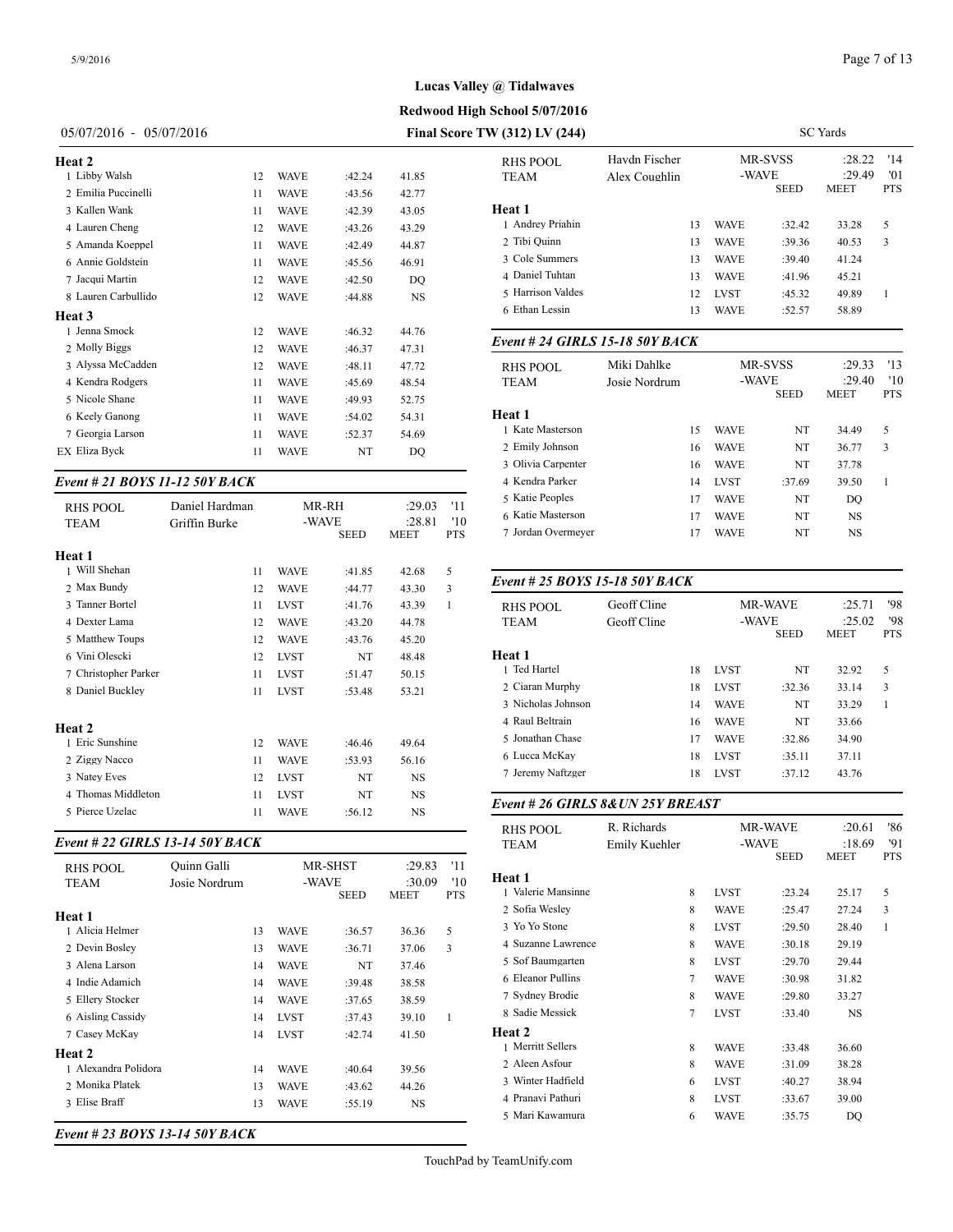**Redwood High School 5/07/2016**

# 05/07/2016 - 05/07/2016 **Final Score TW (312) LV (244)**

| 6 Sophia Kuzma     | 8 | <b>LVST</b> | :41.79 | NS        | 4 Samm    |
|--------------------|---|-------------|--------|-----------|-----------|
| 7 Maddy Wagner     | 7 | <b>WAVE</b> | :33.62 | <b>NS</b> | 5 Tatsiya |
| Heat 3             |   |             |        |           | 6 Ellie k |
| 1 Natalie Lawlor   | 8 | WAVE        | NT     | 31.40     | 7 Anna l  |
| 2 Grace Gehrman    | 8 | <b>WAVE</b> | NT     | 35.27     | Heat 4    |
| 3 Siena Ledesma    | 7 | WAVE        | NT     | 36.44     | 1 Abi Ca  |
| 4 Stella Josephian | 8 | WAVE        | NT     | 39.44     | 2 Hanna   |
| 5 Katie Liang      | 7 | <b>WAVE</b> | NT     | 44.47     | 3 Charlo  |
| 6 Anna Wallen      | 6 | <b>LVST</b> | :49.48 | NS        | 4 Viola:  |
|                    |   |             |        |           |           |

#### *Event # 27 BOYS 8&UN 25Y BREAST*

| <b>RHS POOL</b>       | Stefan Venne |   |             | MR-SHST     | :19.43      | '9         | 7 Tara Sridharan  |
|-----------------------|--------------|---|-------------|-------------|-------------|------------|-------------------|
| <b>TEAM</b>           | Larry Becker |   | -WAVE       |             | :19.94      | '85        | 8 Maya Saibel     |
|                       |              |   |             | <b>SEED</b> | <b>MEET</b> | <b>PTS</b> | <b>Heat 5</b>     |
| <b>Heat 1</b>         |              |   |             |             |             |            | 1 Maggie Pitts    |
| 1 Cameron Maisonneuve |              | 8 | <b>WAVE</b> | :24.40      | 24.19       | 5          | 2 Lilly Dell'Orto |
| 2 Cameron Hellar      |              | 8 | <b>LVST</b> | :22.58      | 24.26       | 3          | 3 Paulina Laremor |
| 3 Evan Oldham         |              | 8 | <b>WAVE</b> | :26.74      | 26.11       | 1          | 4 Luci Hight      |
| 4 Hunter Robertson    |              | 8 | <b>LVST</b> | :28.77      | 33.33       |            | 5 Rianne Asfour   |
| 5 Ben McConnell       |              | 8 | <b>LVST</b> | :27.28      | 35.51       |            | 6 Maddie Eaton    |
| 6 Jack Hansen         |              | 8 | <b>LVST</b> | NT          | 36.32       |            | 7 Lilly Kabat     |
| 7 Dominic Puccinelli  |              | 8 | <b>WAVE</b> | NT          | 44.61       |            |                   |
| 8 Andy Finney         |              | 8 | <b>LVST</b> | :29.72      | <b>NS</b>   |            |                   |
| Heat 2                |              |   |             |             |             |            | Event # 29 $BOY$  |
| 1 Noah Hosseini       |              | 8 | <b>LVST</b> | :29.78      | 33.73       |            | <b>RHS POOL</b>   |
| 2 Jack Mathewson      |              | 7 | <b>LVST</b> | :34.67      | 34.02       |            | <b>TEAM</b>       |
| 3 Cole Robertson      |              | 6 | <b>LVST</b> | :39.82      | 42.22       |            |                   |
| 4 Arya Dev            |              | 6 | <b>LVST</b> | NT          | <b>NS</b>   |            | Heat 1            |
| 5 Henry Noblin        |              | 8 | <b>WAVE</b> | :35.93      | <b>NS</b>   |            | 1 David Finney    |
|                       |              |   |             |             |             |            |                   |

# *Event # 28 GIRLS 9-10 50Y BREAST*

| <b>RHS POOL</b><br><b>TEAM</b> | Holly Tarantino<br>Emily Kuehler |             | <b>MR-SHST</b><br>-WAVE<br><b>SEED</b> | :36.46<br>:36.81<br><b>MEET</b> | '15<br>93<br><b>PTS</b> | 5 Lucas Valdes<br>6 Hayden Biesiade<br>7 Seth Summers |
|--------------------------------|----------------------------------|-------------|----------------------------------------|---------------------------------|-------------------------|-------------------------------------------------------|
| Heat 1                         |                                  |             |                                        |                                 |                         | Heat 2                                                |
| 1 Adella Frender               | 10                               | <b>WAVE</b> | :43.70                                 | 45.76                           | 5                       | 1 Miles Doucette                                      |
| 2. Maddie Jarocki              | 10                               | <b>WAVE</b> | :45.52                                 | 46.84                           | 3                       | 2 Alan Uzelac                                         |
| 3 Anneslev Krawitt             | 10                               | <b>WAVE</b> | :47.56                                 | 48.96                           |                         | 3 Max Mokelke                                         |
| 4 Lauren Kurtzman              | 9                                | <b>LVST</b> | :54.39                                 | 53.72                           | $\mathbf{1}$            |                                                       |
| 5 Tara O'Brien                 | 9                                | <b>LVST</b> | 1:01.08                                | 1:05.73                         |                         | Event # 30 GIRI                                       |
| 6 Violet Hadfield              | 10                               | <b>LVST</b> | 1:05.85                                | 1:12.80                         |                         | <b>RHS POOL</b>                                       |
| EX Sara Jordan                 | 9                                | <b>WAVE</b> | :47.40                                 | <b>NS</b>                       |                         | <b>TEAM</b>                                           |
| 8 Calliope Ruskin              | 9                                | <b>LVST</b> | 1:02.30                                | <b>NS</b>                       |                         |                                                       |
| <b>Heat 2</b>                  |                                  |             |                                        |                                 |                         | Heat 1                                                |
| 1 Grace Whitty                 | 10                               | <b>WAVE</b> | :49.10                                 | 49.78                           |                         | 1 Hannah Slaught                                      |
| 2 Julia St John                | 9                                | <b>WAVE</b> | :52.03                                 | 53.28                           |                         | 2 Charlotte Deform                                    |
| 3 Sophie Letts                 | 10                               | <b>WAVE</b> | :49.55                                 | 54.12                           |                         | 3 Sydney Hellar                                       |
| 4 Eliza Lepyansky              | 10                               | <b>WAVE</b> | :52.88                                 | 54.98                           |                         | 4 Kallen Wank                                         |
| 5 Sasha Grewal                 | 10                               | <b>WAVE</b> | :53.96                                 | 56.22                           |                         | 5 Emily Lemus                                         |
| 6 Amanda Mueller               | 10                               | <b>WAVE</b> | :55.58                                 | 56.85                           |                         | 6 Katie Kurth                                         |
| 7 Stella Emerick               | 10                               | <b>LVST</b> | 1:17.67                                | 1:17.84                         |                         | 7 Zoe Jaros                                           |
| 8 Sahasra Kalluri              | 9                                | <b>LVST</b> | 1:49.89                                | 1:42.86                         |                         | 8 Marisa Distler                                      |
| <b>Heat 3</b>                  |                                  |             |                                        |                                 |                         | Heat 2                                                |
| 1 Emma Slaught                 | 9                                | <b>WAVE</b> | :55.60                                 | 54.35                           |                         | 1 Lauren Carbullio                                    |
| 2 Nina Bonte                   | 9                                | <b>WAVE</b> | 1:00.20                                | 1:00.67                         |                         | 2 Georgia Harlow                                      |
| 3 Jillian Manning              | 10                               | <b>WAVE</b> | :57.73                                 | 1:00.95                         |                         | 3 Katie Fielding                                      |

| N (312) LV (244)   |    |             | SC Yards |           |
|--------------------|----|-------------|----------|-----------|
| 4 Sammy Gardner    | 10 | <b>WAVE</b> | 1:01.71  | 1:03.38   |
| 5 Tatsiya Distler  | 9  | <b>WAVE</b> | :59.97   | 1:07.85   |
| 6 Ellie Kemos      | 9  | <b>WAVE</b> | :59.73   | DO        |
| 7 Anna Lawrence    | 10 | <b>WAVE</b> | 1:01.32  | DO        |
| Heat 4             |    |             |          |           |
| 1 Abi Call         | 10 | <b>WAVE</b> | 1:03.72  | 1:03.39   |
| 2 Hannah Ritola    | 9  | <b>WAVE</b> | 1:11.42  | 1:14.28   |
| 3 Charlotte Lacy   | 9  | <b>WAVE</b> | 1:11.13  | 1:15.48   |
| 4 Viola Skolnick   | 9  | <b>WAVE</b> | 1:09.20  | DO        |
| 5 Siena Kimball    | 10 | <b>WAVE</b> | 1:06.61  | <b>NS</b> |
| 6 Lula Ashworth    | 10 | <b>WAVE</b> | 1:07.99  | <b>NS</b> |
| 7 Tara Sridharan   | 10 | <b>WAVE</b> | 1:03.94  | <b>NS</b> |
| 8 Maya Saibel      | 9  | <b>WAVE</b> | 1:07.55  | <b>NS</b> |
| Heat 5             |    |             |          |           |
| 1 Maggie Pitts     | 9  | <b>WAVE</b> | NT       | 53.25     |
| 2 Lilly Dell'Orto  | 9  | <b>WAVE</b> | :55.95   | 56.60     |
| 3 Paulina Laremont | 10 | <b>WAVE</b> | NT       | 57.70     |
| 4 Luci Hight       | 9  | <b>WAVE</b> | NT       | DO        |
| 5 Rianne Asfour    | 9  | <b>WAVE</b> | NT       | DO        |
| 6 Maddie Eaton     | 10 | <b>WAVE</b> | NT       | DO        |
| 7 Lilly Kabat      | 10 | <b>WAVE</b> | NT       | NS        |
|                    |    |             |          |           |

## *Event # 29 BOYS 9-10 50Y BREAST*

| <b>RHS POOL</b><br><b>TEAM</b> | M. Masterson<br>Larry Becker |    | -WAVE       | MR-TPC      | :37.04<br>:36.40 | 92<br>'87  |
|--------------------------------|------------------------------|----|-------------|-------------|------------------|------------|
|                                |                              |    |             | <b>SEED</b> | <b>MEET</b>      | <b>PTS</b> |
| Heat 1                         |                              |    |             |             |                  |            |
| 1 David Finney                 |                              | 10 | <b>LVST</b> | :40.70      | 43.33            | 5          |
| 2 Jackson Pattani              |                              | 10 | <b>WAVE</b> | :51.31      | 52.74            | 3          |
| 3 Soren Jessen                 |                              | 9  | <b>LVST</b> | :57.14      | 57.66            | 1          |
| 4 Sawyer Goldberg              |                              | 9  | <b>WAVE</b> | :53.86      | DO               |            |
| 5 Lucas Valdes                 |                              | 10 | <b>LVST</b> | 1:06.41     | <b>NS</b>        |            |
| 6 Hayden Biesiadecki           |                              | 9  | <b>LVST</b> | :56.71      | <b>NS</b>        |            |
| 7 Seth Summers                 |                              | 9  | <b>WAVE</b> | :48.98      | NS               |            |
| Heat 2                         |                              |    |             |             |                  |            |
| 1 Miles Doucette               |                              | 10 | <b>WAVE</b> | NT          | 1:09.11          |            |
| 2 Alan Uzelac                  |                              | 9  | <b>WAVE</b> | NT          | DQ               |            |
| 3 Max Mokelke                  |                              | 9  | <b>LVST</b> | 1:07.69     | <b>NS</b>        |            |
|                                |                              |    |             |             |                  |            |

*Event # 30 GIRLS 11-12 50Y BREAST*

| Halle Morris<br><b>RHS POOL</b> |            |    |             | <b>MR-LVST</b> | '10<br>:32.46 |            |  |
|---------------------------------|------------|----|-------------|----------------|---------------|------------|--|
| <b>TEAM</b>                     | Megan Rios |    | -WAVE       |                | :34.58        | '09        |  |
|                                 |            |    |             | SEED           | MEET          | <b>PTS</b> |  |
| Heat 1                          |            |    |             |                |               |            |  |
| 1 Hannah Slaught                |            | 11 | <b>WAVE</b> | :38.98         | 41.06         | 5          |  |
| 2 Charlotte Deforrest           |            | 12 | <b>WAVE</b> | :41.42         | 41.12         | 3          |  |
| 3 Sydney Hellar                 |            | 11 | LVST        | :44.06         | 42.69         | 1          |  |
| 4 Kallen Wank                   |            | 11 | <b>WAVE</b> | :42.34         | 43.86         |            |  |
| 5 Emily Lemus                   |            | 11 | <b>WAVE</b> | :42.27         | 44.54         |            |  |
| 6 Katie Kurth                   |            | 12 | <b>LVST</b> | :46.82         | 47.97         |            |  |
| 7 Zoe Jaros                     |            | 11 | <b>LVST</b> | NT             | NS            |            |  |
| 8 Marisa Distler                |            | 12 | <b>WAVE</b> | :40.90         | NS.           |            |  |
| <b>Heat 2</b>                   |            |    |             |                |               |            |  |
| 1 Lauren Carbullido             |            | 12 | <b>WAVE</b> | :46.08         | 43.53         |            |  |
| 2 Georgia Harlow                |            | 11 | <b>WAVE</b> | :43.65         | 44.62         |            |  |
| 3 Katie Fielding                |            | 12 | <b>WAVE</b> | :45.54         | 45.95         |            |  |
|                                 |            |    |             |                |               |            |  |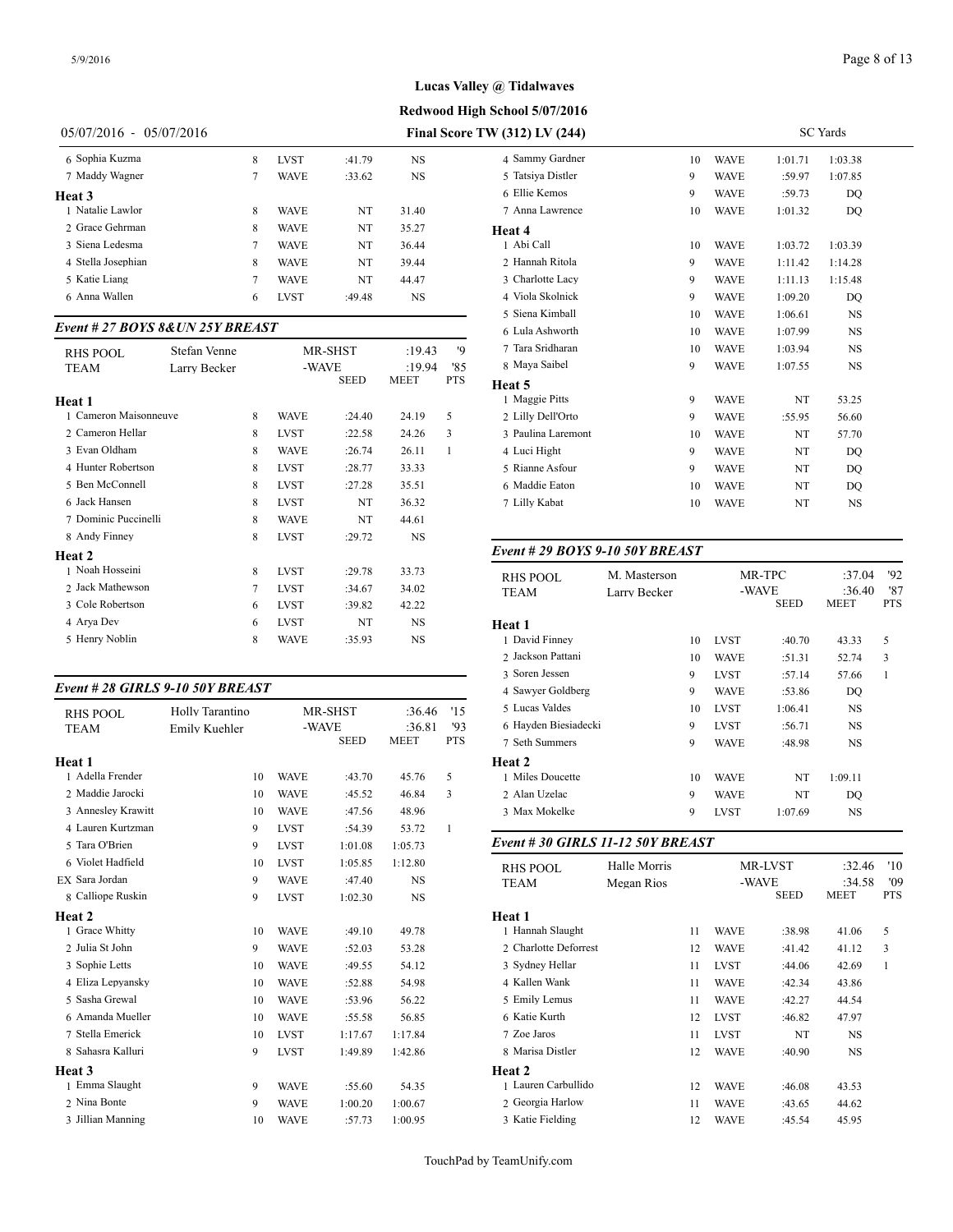**Redwood High School 5/07/2016**

#### 05/07/2016 - 05/07/2016 **Final Score TV**

| 4 Charlotte Tuthill | 11 | <b>WAVE</b> | :46.87 | 47.83 | 1 James       |
|---------------------|----|-------------|--------|-------|---------------|
| 5 Annie Goldstein   | 11 | <b>WAVE</b> | :45.92 | 48.69 | 2 Owen        |
| 6 Kendra Rodgers    | 11 | <b>WAVE</b> | :47.14 | 50.17 | 3 Brenda      |
| 7 Lainey Wank       | 11 | <b>WAVE</b> | :49.32 | 50.58 | 4 Lex Li      |
| 8 Emilia Puccinelli | 11 | <b>WAVE</b> | :48.04 | 50.60 | 5 Daniel      |
| Heat 3              |    |             |        |       | 6 Owen        |
| 1 Stella Hawthorne  | 12 | <b>WAVE</b> | NT     | 50.09 | 7 Benne       |
| 2 Alyssa McCadden   | 12 | <b>WAVE</b> | :49.88 | 50.42 | 8 Noah        |
| 3 Jacqui Martin     | 12 | <b>WAVE</b> | :50.86 | 50.67 |               |
| 4 Katherine Stein   | 12 | <b>WAVE</b> | :54.17 | 54.92 | $Event#$ .    |
| 5 Keely Ganong      | 11 | <b>WAVE</b> | :53.30 | 58.30 | <b>RHS PC</b> |
| 6 Lauren Cheng      | 12 | <b>WAVE</b> | :49.86 | NS    | <b>TEAM</b>   |
|                     |    |             |        |       |               |

### *Event # 31 BOYS 11-12 50Y BREAST*

|                     |               |             |             |             |            | неат 1              |
|---------------------|---------------|-------------|-------------|-------------|------------|---------------------|
| <b>RHS POOL</b>     | Doug Williams |             | MR-RH       | :32.28      | 12         | 1 Kate Masterson    |
| TEAM                | Larry Becker  |             | -WAVE       | :31.59      | '89        | 2 Lauren Knott      |
|                     |               |             | <b>SEED</b> | <b>MEET</b> | <b>PTS</b> | 3 Courtney Morris   |
| Heat 1              |               |             |             |             |            | 4 Megan Bosley      |
| 1 Byron Finley      | 11            | <b>LVST</b> | :44.89      | 43.03       | 5          | 5 Katie Masterson   |
| 2. James Gravelle   | 11            | <b>LVST</b> | :44.01      | 43.13       | 3          | 6 Jordan Overmey    |
| 3 Dexter Lama       | 12            | <b>WAVE</b> | :46.89      | 47.21       | 1          | 7 Jocelin Overmey   |
| 4 Charlie Rafter    | 11            | <b>WAVE</b> | :46.29      | 47.88       |            | 8 Jenna Miller      |
| 5 Vini Olescki      | 12            | <b>LVST</b> | :56.99      | 51.63       |            |                     |
| 6 Matthew Toups     | 12            | <b>WAVE</b> | :48.65      | 51.64       |            |                     |
| 7 Duncan Stilson    | 11            | <b>LVST</b> | :54.78      | 58.30       |            | Event # 35 $BOY$    |
| 8 Zander Ashworth   | 12            | <b>WAVE</b> | :43.82      | NS          |            | <b>RHS POOL</b>     |
|                     |               |             |             |             |            | <b>TEAM</b>         |
| Heat 2              |               |             |             |             |            |                     |
| 1 Teymur Fatullayev | 11            | <b>WAVE</b> | NT          | 52.47       |            | Heat 1              |
| 2 Eric Sunshine     | 12            | <b>WAVE</b> | :55.89      | 58.63       |            | 1 Ciaran Murphy     |
| 3 Natey Eves        | 12            | <b>LVST</b> | NT          | DO          |            | 2 Ted Hartel        |
| 4 Thomas Middleton  | 11            | <b>LVST</b> | 1:00.10     | <b>NS</b>   |            | 3 Josh Or joshua 0  |
| 5 Daniel Buckley    | 11            | <b>LVST</b> | :59.90      | <b>NS</b>   |            | 4 Sean Middleton    |
| 6 Pierce Uzelac     | 11            | <b>WAVE</b> | 1:02.21     | <b>NS</b>   |            | 5 Connell Phillipp  |
| 7 Nate Katz         | 11            | <b>WAVE</b> | :51.85      | <b>NS</b>   |            |                     |
|                     |               |             |             |             |            | $\mathbf{u}$ as one |

#### *Event # 32 GIRLS 13-14 50Y BREAST*

|                                  |                 |    |             | <b>MR-SHST</b> | :32.86         | '15               | .<br><b>TEAM</b>   |
|----------------------------------|-----------------|----|-------------|----------------|----------------|-------------------|--------------------|
| <b>RHS POOL</b>                  | Serena Campbell |    |             |                |                |                   |                    |
| <b>TEAM</b>                      | Emily Kuehler   |    | -WAVE       | <b>SEED</b>    | :33.39<br>MEET | '97<br><b>PTS</b> | <b>Heat 1</b>      |
| Heat 1                           |                 |    |             |                |                |                   | 1 Gabriella Grow   |
| 1 Rachel Jordan                  |                 | 13 | <b>WAVE</b> | :38.40         | 39.93          | 5                 | 2 Haley Brown      |
| 2 Alicia Helmer                  |                 | 13 | <b>WAVE</b> | :40.85         | 41.12          | 3                 | 3 Giselle Orson    |
| 3 Aisling Cassidy                |                 | 14 | <b>LVST</b> | :41.82         | 41.68          | 1                 | 4 Valerie Mansinn  |
| 4 Alexandra Polidora             |                 | 14 | WAVE        | :40.55         | 42.15          |                   | 5 Leah Mathewso:   |
| 5 Amy Jordan                     |                 | 13 | <b>WAVE</b> | :43.61         | 46.88          |                   | 6 Yo Yo Stone      |
| 6 Laura Gravelle                 |                 | 13 | <b>LVST</b> | :37.37         | DQ             |                   | 7 Hazel Guffey     |
| 7 Casey McKay                    |                 | 14 | <b>LVST</b> | NT             | <b>NS</b>      |                   | 8 Maddy Wagner     |
| Heat 2                           |                 |    |             |                |                |                   | Heat 2             |
| 1 Monika Platek                  |                 | 13 | <b>WAVE</b> | :43.71         | 43.60          |                   | 1 Olivia Santiago- |
| 2 Emily Comins                   |                 | 14 | <b>WAVE</b> | :47.14         | 46.00          |                   | 2 Ava Pellumbi     |
| 3 Elise Braff                    |                 | 13 | <b>WAVE</b> | :58.23         | 56.43          |                   | 3 Ryann Jefferys   |
|                                  |                 |    |             |                |                |                   | 4 Annalise Horn    |
| Event # 33 BOYS 13-14 50Y BREAST |                 |    |             |                |                |                   | 5 Sadie Messick    |
| <b>RHS POOL</b>                  | Stefan Venne    |    |             | MR-SHST        | :30.17         | '15               | 6 Story Hadfield   |
| <b>TEAM</b>                      | Stefan Rollins  |    | -WAVE       |                | :30.60         | '84               | 7 Bella Hersh      |
|                                  |                 |    |             | <b>SEED</b>    | <b>MEET</b>    | PTS               |                    |

| $V(312)$ LV (244)    |    | <b>SC</b> Yards |        |       |   |  |  |  |  |  |
|----------------------|----|-----------------|--------|-------|---|--|--|--|--|--|
| 1 James Chase        | 13 | <b>WAVE</b>     | :36.00 | 36.14 | 5 |  |  |  |  |  |
| 2 Owen Parker        | 13 | <b>LVST</b>     | :38.63 | 39.07 | 3 |  |  |  |  |  |
| 3 Brendan Cassidy    | 12 | <b>LVST</b>     | NT     | 42.18 |   |  |  |  |  |  |
| 4 Lex Liang          | 13 | <b>WAVE</b>     | :43.24 | 45.51 |   |  |  |  |  |  |
| 5 Daniel Tuhtan      | 13 | <b>WAVE</b>     | :43.51 | 48.17 |   |  |  |  |  |  |
| 6 Owen Ross          | 14 | <b>WAVE</b>     | :46.20 | 49.53 |   |  |  |  |  |  |
| 7 Bennett Somerville | 13 | <b>WAVE</b>     | :51.87 | 50.97 |   |  |  |  |  |  |
| 8 Noah Friedman      | 14 | <b>WAVE</b>     | :53.96 | 51.98 |   |  |  |  |  |  |
|                      |    |                 |        |       |   |  |  |  |  |  |

## *Event # 34 GIRLS 15-18 50Y BREAST*

| RHS POOL<br><b>TEAM</b> | L. Mitchell<br>Emily Kuehler |    | -WAVE       | MR-MW       | :33.15<br>:34.00 | '87<br>'98 |
|-------------------------|------------------------------|----|-------------|-------------|------------------|------------|
|                         |                              |    |             | <b>SEED</b> | <b>MEET</b>      | <b>PTS</b> |
| Heat 1                  |                              |    |             |             |                  |            |
| 1 Kate Masterson        |                              | 15 | <b>WAVE</b> | NT          | 37.53            | 5          |
| 2. Lauren Knott         |                              | 17 | <b>WAVE</b> | :37.38      | 39.24            | 3          |
| 3 Courtney Morris       |                              | 17 | <b>WAVE</b> | NT          | 39.79            |            |
| 4 Megan Bosley          |                              | 15 | <b>WAVE</b> | NT          | 42.23            |            |
| 5 Katie Masterson       |                              | 17 | <b>WAVE</b> | NT          | <b>NS</b>        |            |
| 6 Jordan Overmeyer      |                              | 17 | <b>WAVE</b> | NT          | <b>NS</b>        |            |
| 7 Jocelin Overmeyer     |                              | 17 | <b>WAVE</b> | NT          | <b>NS</b>        |            |
| 8 Jenna Miller          |                              | 11 | <b>LVST</b> | :44.02      | NS               |            |
|                         |                              |    |             |             |                  |            |

### *Event # 35 BOYS 15-18 50Y BREAST*

| RHS POOL<br><b>TEAM</b> | R. Flaherty<br>Doug Woodring |             | <b>MR-ORCA</b><br>-WAVE<br><b>SEED</b> | :29.53<br>:29.53<br><b>MEET</b> | '81<br>'84<br><b>PTS</b> |
|-------------------------|------------------------------|-------------|----------------------------------------|---------------------------------|--------------------------|
| Heat 1                  |                              |             |                                        |                                 |                          |
| 1 Ciaran Murphy         | 18                           | <b>LVST</b> | NT                                     | 39.26                           | 5                        |
| 2 Ted Hartel            | 18                           | <b>LVST</b> | NT                                     | 40.08                           | 3                        |
| 3 Josh Or joshua Colety | 15                           | <b>WAVE</b> | NT                                     | 42.45                           |                          |
| 4 Sean Middleton        | 13                           | <b>WAVE</b> | :45.67                                 | 45.52                           |                          |
| 5 Connell Phillipps     | 15                           | <b>WAVE</b> | NT                                     | NS                              |                          |
|                         |                              |             |                                        |                                 |                          |

#### *Event # 36 GIRLS 8&UN 25Y FLY*

| <b>RHS POOL</b>        | Taylor Hadfield       |                      | <b>MR-WAVE</b> | :16.48                | 97                |
|------------------------|-----------------------|----------------------|----------------|-----------------------|-------------------|
| TEAM                   | <b>Emily Trautner</b> | -WAVE<br><b>SEED</b> |                | :15.96<br><b>MEET</b> | '98<br><b>PTS</b> |
| Heat 1                 |                       |                      |                |                       |                   |
| 1 Gabriella Grow       | 8                     | <b>WAVE</b>          | :24.40         | 24.35                 | 5                 |
| 2 Haley Brown          | 8                     | <b>LVST</b>          | :21.90         | 24.60                 | 3                 |
| 3 Giselle Orson        | 8                     | <b>WAVE</b>          | : 23.17        | 24.96                 | $\mathbf{1}$      |
| 4 Valerie Mansinne     | 8                     | <b>LVST</b>          | :21.39         | 25.11                 |                   |
| 5 Leah Mathewson       | 8                     | <b>LVST</b>          | :23.69         | 27.71                 |                   |
| 6 Yo Yo Stone          | 8                     | <b>LVST</b>          | :26.52         | 30.15                 |                   |
| 7 Hazel Guffey         | $\overline{7}$        | <b>WAVE</b>          | :28.32         | NS                    |                   |
| 8 Maddy Wagner         | 7                     | <b>WAVE</b>          | :28.14         | NS                    |                   |
| Heat 2                 |                       |                      |                |                       |                   |
| 1 Olivia Santiago-Hall | 8                     | <b>WAVE</b>          | :31.00         | 28.24                 |                   |
| 2 Ava Pellumbi         | 7                     | <b>WAVE</b>          | NT             | 32.23                 |                   |
| 3 Ryann Jefferys       | 6                     | <b>LVST</b>          | :37.67         | 32.61                 |                   |
| 4 Annalise Horn        | 7                     | <b>WAVE</b>          | :39.92         | 41.38                 |                   |
| 5 Sadie Messick        | 7                     | <b>LVST</b>          | NT             | NS                    |                   |
| 6 Story Hadfield       | 8                     | <b>LVST</b>          | :27.64         | <b>NS</b>             |                   |
| 7 Bella Hersh          | 8                     | <b>WAVE</b>          | :32.94         | NS.                   |                   |

*Event # 37 BOYS 8&UN 25Y FLY*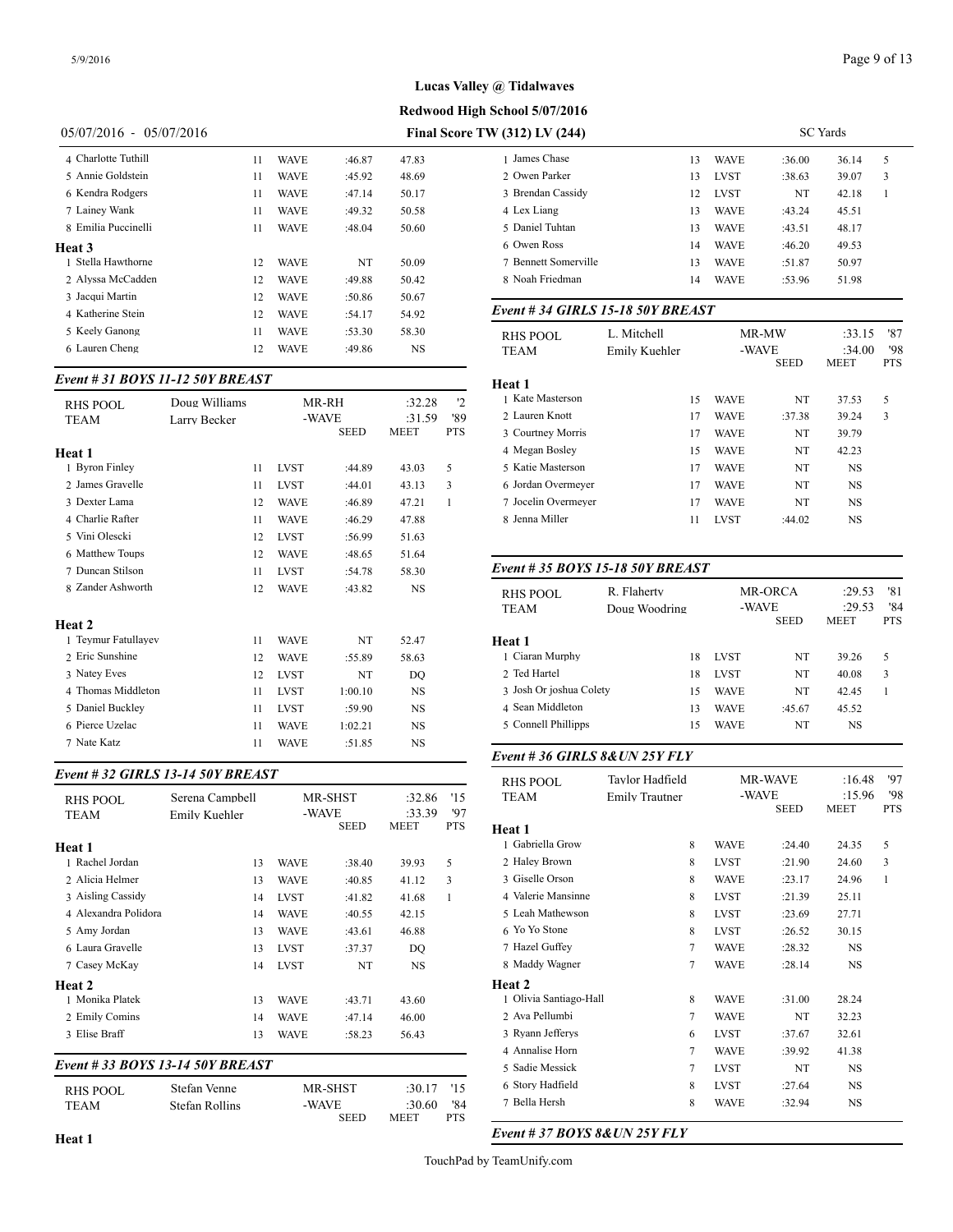## Page 10 of 13

# **Redwood High School 5/07/2016 Lucas Valley @ Tidalwaves**

# 05/07/2016 - 05/07/2016 **Final Score**

|                               |              |   |             |                |           |            | 2. Helena Janku   |
|-------------------------------|--------------|---|-------------|----------------|-----------|------------|-------------------|
| Event # 37 BOYS 8& UN 25Y FLY |              |   |             |                |           |            | 3 Livi Letts      |
| RHS POOL                      | A. Dutton    |   |             | <b>MR-SHST</b> | :15.98    | '96        | 4 Stella Hawthorn |
| <b>TEAM</b>                   | D. McSweenev |   | -WAVE       |                | :16.62    | '89        | 5 Jada Swan       |
|                               |              |   |             | <b>SEED</b>    | MEET      | <b>PTS</b> | 6 Georgia Harlow  |
| Heat 1                        |              |   |             |                |           |            | 7 Lainey Wank     |
| 1 Tucker Kurth                |              | 8 | <b>LVST</b> | :18.75         | 19.54     | 5          | 8 Chippy Taylor   |
| 2 Ben Butler                  |              | 8 | <b>LVST</b> | :19.57         | 20.90     | 3          |                   |
| 3 Nolan Deforrest             |              | 8 | <b>WAVE</b> | :27.50         | 25.27     | 1          |                   |
| 4 Ben Mueller                 |              | 8 | <b>WAVE</b> | :23.43         | 26.74     |            | Event #41 BOY     |
| 5 Jack Hansen                 |              | 8 | <b>LVST</b> | :38.93         | 31.10     |            | RHS POOL          |
| 6 Kylan Kime                  |              | 7 | <b>WAVE</b> | :31.21         | 36.22     |            | <b>TEAM</b>       |
| 7 Rhett Krawitt               |              | 8 | <b>WAVE</b> | :46.18         | 46.20     |            |                   |
| 8 Henry Noblin                |              | 8 | <b>WAVE</b> | :25.54         | <b>NS</b> |            | Heat 1            |

#### *Event # 38 GIRLS 9-10 50Y FLY*

| <b>RHS POOL</b><br><b>TEAM</b> | Reese Burns<br>Rachel Levine |    |             | MR-SVSS<br>-WAVE<br><b>SEED</b> | :29.80<br>:31.27<br>MEET | '13<br>'98<br><b>PTS</b> | 4 Teymur Fatullay<br>5 Christopher Parl<br>6 Duncan Stilson |
|--------------------------------|------------------------------|----|-------------|---------------------------------|--------------------------|--------------------------|-------------------------------------------------------------|
| Heat 1                         |                              |    |             |                                 |                          |                          | 7 Zander Ashwort                                            |
| 1 Kate Deforrest               |                              | 10 | <b>WAVE</b> | :36.99                          | 36.68                    | 5                        |                                                             |
| 2 Iris Abeck                   |                              | 9  | <b>LVST</b> | :42.01                          | 41.80                    | 3                        | Event #42 GIRI                                              |
| 3 Addie Winship                |                              | 10 | <b>WAVE</b> | :44.85                          | 42.15                    | 1                        | <b>RHS POOL</b>                                             |
| 4 Sara Jordan                  |                              | 9  | <b>WAVE</b> | :40.55                          | 42.94                    |                          | <b>TEAM</b>                                                 |
| 5 Sophie Letts                 |                              | 10 | <b>WAVE</b> | :43.69                          | 44.73                    |                          |                                                             |
| 6 Emma Slaught                 |                              | 9  | <b>WAVE</b> | :44.89                          | 45.33                    |                          | Heat 1                                                      |
| 7 Eliza Lepyansky              |                              | 10 | <b>WAVE</b> | :41.51                          | 46.21                    |                          | 1 Caitlin Kawamu                                            |
| 8 Lauren Kurtzman              |                              | 9  | <b>LVST</b> | :49.41                          | 50.77                    |                          | 2 Aisling Cassidy                                           |
| Heat 2                         |                              |    |             |                                 |                          |                          |                                                             |
| 1 Callie Horn                  |                              | 9  | <b>WAVE</b> | :54.25                          | 53.23                    |                          | Event #43 BOY                                               |
| 2 Sahasra Kalluri              |                              | 9  | <b>LVST</b> | 1:52.74                         | DQ                       |                          | <b>RHS POOL</b>                                             |
| 3 Bella Wagner                 |                              | 9  | <b>WAVE</b> | :57.21                          | NS                       |                          | <b>TEAM</b>                                                 |
| 4 Anneslev Krawitt             |                              | 10 | <b>WAVE</b> | :46.21                          | <b>NS</b>                |                          |                                                             |
|                                |                              |    |             |                                 |                          |                          |                                                             |

### *Event # 39 BOYS 9-10 50Y FLY*

| <b>RHS POOL</b><br><b>TEAM</b> | Dashiell Rothberg<br><b>Stefan Rollins</b> |             | MR-RRC<br>-WAVE<br><b>SEED</b> | :31.38<br>:32.58<br><b>MEET</b> | '97<br>'80<br><b>PTS</b> | 2 Andrey Priahin<br>3 Owen Parker | 13<br>13        | <b>WAVE</b><br><b>LVST</b> | :31.73<br>:34.61 | 31.12<br>35.44 | 3          |
|--------------------------------|--------------------------------------------|-------------|--------------------------------|---------------------------------|--------------------------|-----------------------------------|-----------------|----------------------------|------------------|----------------|------------|
| Heat 1                         |                                            |             |                                |                                 |                          | Event #44 GIRLS 15-18 50Y FLY     |                 |                            |                  |                |            |
| 1 David Finney                 | 10                                         | <b>LVST</b> | :39.12                         | 42.41                           | 5                        | <b>RHS POOL</b>                   | Allie Level     |                            | MR-NR            | :28.09         | '14        |
| 2 Jacob Shunk                  | 10                                         | <b>WAVE</b> | :43.47                         | 44.82                           | $\overline{1}$           | <b>TEAM</b>                       | Sammy McDonough |                            | -WAVE            | :27.84         | '12        |
| 3 Miller Link                  | 9                                          | <b>LVST</b> | :51.32                         | 49.14                           |                          |                                   |                 |                            | <b>SEED</b>      | <b>MEET</b>    | <b>PTS</b> |
| 4 Colby Binder                 | 9                                          | <b>WAVE</b> | :48.75                         | 51.07                           |                          | Heat 1                            |                 |                            |                  |                |            |
| 5 Eden Abeck                   | 9                                          | <b>LVST</b> | :57.09                         | 1:00.62                         |                          | 1 Lauren Knott                    | 17              | <b>WAVE</b>                | :31.93           | 33.77          | 5          |
| 6 Marc Helwee                  | 9                                          | <b>LVST</b> | :58.89                         | <b>NS</b>                       |                          | 2 Kendra Parker                   | 14              | <b>LVST</b>                | :33.50           | 34.47          |            |
| Heat 2                         |                                            |             |                                |                                 |                          | 3 Olivia Carpenter                | 16              | <b>WAVE</b>                | NT               | 35.68          |            |
| 1 Eli Messick                  | 10                                         | <b>LVST</b> | NT                             | 43.40                           | 3                        | 4 Emily Johnson                   | 16              | <b>WAVE</b>                | NT               | 36.10          |            |
| 2 Charlie Nau                  | 10                                         | <b>LVST</b> | 1:01.05                        | <b>NS</b>                       |                          | 5 Katie Peoples                   | 17              | <b>WAVE</b>                | NT               | $_{\rm NS}$    |            |
| 3 Jack Middleton               | 9                                          | <b>LVST</b> | NT                             | <b>NS</b>                       |                          | 6 Jordan Overmeyer                | 17              | <b>WAVE</b>                | NT               | $_{\rm NS}$    |            |
|                                |                                            |             |                                |                                 |                          | 7 Jocelin Overmeyer               | 17              | <b>WAVE</b>                | NT               | $_{\rm NS}$    |            |
| Event #40 GIRLS 11-12 50Y FLY  |                                            |             |                                |                                 |                          | 8 Jenna Miller                    | 11              | <b>LVST</b>                | :44.08           | $_{\rm NS}$    |            |
| <b>RHS POOL</b>                | Kacev Baetz                                |             | MR-SVSS                        | :28.05                          | '13                      | Heat 2                            |                 |                            |                  |                |            |
| <b>TEAM</b>                    | <b>Emily Trautner</b>                      |             | -WAVE                          | :28.29                          | '02                      | 1 Kaitlyn Yang                    | 15              | <b>WAVE</b>                | NT               | 34.28          | 3          |
|                                |                                            |             | <b>SEED</b>                    | <b>MEET</b>                     | <b>PTS</b>               | 2 Courtney Morris                 | 17              | <b>WAVE</b>                | NT               | 36.67          |            |
| Heat 1                         |                                            |             |                                |                                 |                          | 3 Katherine Theriault             | 14              | <b>WAVE</b>                | NT               | 38.43          |            |

1 Lulu Sunshine 12 WAVE :37.56 36.64 5

| TW (312) LV (244)  |     | SC Yards    |        |       |    |  |  |  |  |  |
|--------------------|-----|-------------|--------|-------|----|--|--|--|--|--|
| 2 Helena Janku     | 12  | <b>WAVE</b> | :37.65 | 37.73 | -3 |  |  |  |  |  |
| 3 Livi Letts       | 12  | <b>WAVE</b> | :39.05 | 39.16 |    |  |  |  |  |  |
| 4 Stella Hawthorne | 12. | <b>WAVE</b> | :38.12 | 40.40 |    |  |  |  |  |  |
| 5 Jada Swan        |     | <b>LVST</b> | :44.21 | 41.87 |    |  |  |  |  |  |

| 4 Stella Hawthorne | 12. | WAVE.       | :38.12 | 40.40 |  |
|--------------------|-----|-------------|--------|-------|--|
| 5 Jada Swan        | 11  | <b>LVST</b> | :44.21 | 41.87 |  |
| 6 Georgia Harlow   | 11  | <b>WAVE</b> | :40.33 | 42.61 |  |
| 7 Lainey Wank      | 11  | <b>WAVE</b> | :45.39 | 45.59 |  |
| 8 Chippy Taylor    | 12. | <b>LVST</b> | :34.04 | NS    |  |
|                    |     |             |        |       |  |

# *Event # 41 BOYS 11-12 50Y FLY*

| <b>RHS POOL</b>               | Ethan Lewczyk   |             | MR-SVSS        | :27.42         | '13               |
|-------------------------------|-----------------|-------------|----------------|----------------|-------------------|
| <b>TEAM</b>                   | Griffin Burke   | -WAVE       | <b>SEED</b>    | :29.18<br>MEET | '10<br><b>PTS</b> |
| Heat 1                        |                 |             |                |                |                   |
| 1 Kylar Flynn                 | 12              | <b>LVST</b> | :33.35         | 32.64          | 5                 |
| 2 Will Shehan                 | 11              | <b>WAVE</b> | :37.31         | 38.69          | 3                 |
| 3 Tj Bernhard                 | 11              | <b>LVST</b> | :39.00         | 39.78          | $\mathbf{1}$      |
| 4 Teymur Fatullayev           | 11              | <b>WAVE</b> | NT             | 42.61          |                   |
| 5 Christopher Parker          | 11              | <b>LVST</b> | 1:00.89        | 55.69          |                   |
| 6 Duncan Stilson              | 11              | <b>LVST</b> | :50.51         | DQ             |                   |
| 7 Zander Ashworth             | 12              | WAVE        | :41.33         | NS             |                   |
| Event #42 GIRLS 13-14 50Y FLY |                 |             |                |                |                   |
| <b>RHS POOL</b>               | Aislinn Dresel  |             | <b>MR-LVST</b> | :27.92         | '9                |
| <b>TEAM</b>                   | Sammy McDonough | -WAVE       |                | :28.15         | '10               |
|                               |                 |             | <b>SEED</b>    | <b>MEET</b>    | <b>PTS</b>        |
| Heat 1                        |                 |             |                |                |                   |
| 1 Caitlin Kawamura            | 13              | <b>WAVE</b> | :31.91         | 33.18          | 5                 |
| 2 Aisling Cassidy             | 14              | <b>LVST</b> | :42.06         | 40.31          | 3                 |
| Event #43 BOYS 13-14 50Y FLY  |                 |             |                |                |                   |
| <b>RHS POOL</b>               | Haydn Fischer   |             | MR-SVSS        | :25.39         | '14               |
| TEAM                          | Jake Schmitt    | -WAVE       |                | :25.71         | '01               |
|                               |                 |             | <b>SEED</b>    | MEET           | <b>PTS</b>        |
| Heat 1                        |                 |             |                |                |                   |
| 1 Vladimir Priahin            | 13              | <b>WAVE</b> | :29.65         | 29.68          | 5                 |
| 2 Andrey Priahin              | 13              | WAVE        | :31.73         | 31.12          | 3                 |
| 3 Owen Parker                 | 13              | <b>LVST</b> | :34.61         | 35.44          | $\mathbf{1}$      |
| Event #44 GIRLS 15-18 50Y FLY |                 |             |                |                |                   |
| <b>RHS POOL</b>               | Allie Level     | MR-NR       |                | :28.09         | '14               |
| TEAM                          | Sammy McDonough | -WAVE       |                | :27.84         | '12               |
|                               |                 |             | <b>SEED</b>    | <b>MEET</b>    | <b>PTS</b>        |
| Heat 1                        |                 |             |                |                |                   |
| 1 Lauren Knott                | 17              | WAVE        | :31.93         | 33.77          | 5                 |
| 2 Kendra Parker               | 14              | LVST        | :33.50         | 34.47          | 1                 |
| 3 Olivia Carpenter            | 16              | <b>WAVE</b> | NT             | 35.68          |                   |
|                               |                 |             |                |                |                   |

TouchPad by TeamUnify.com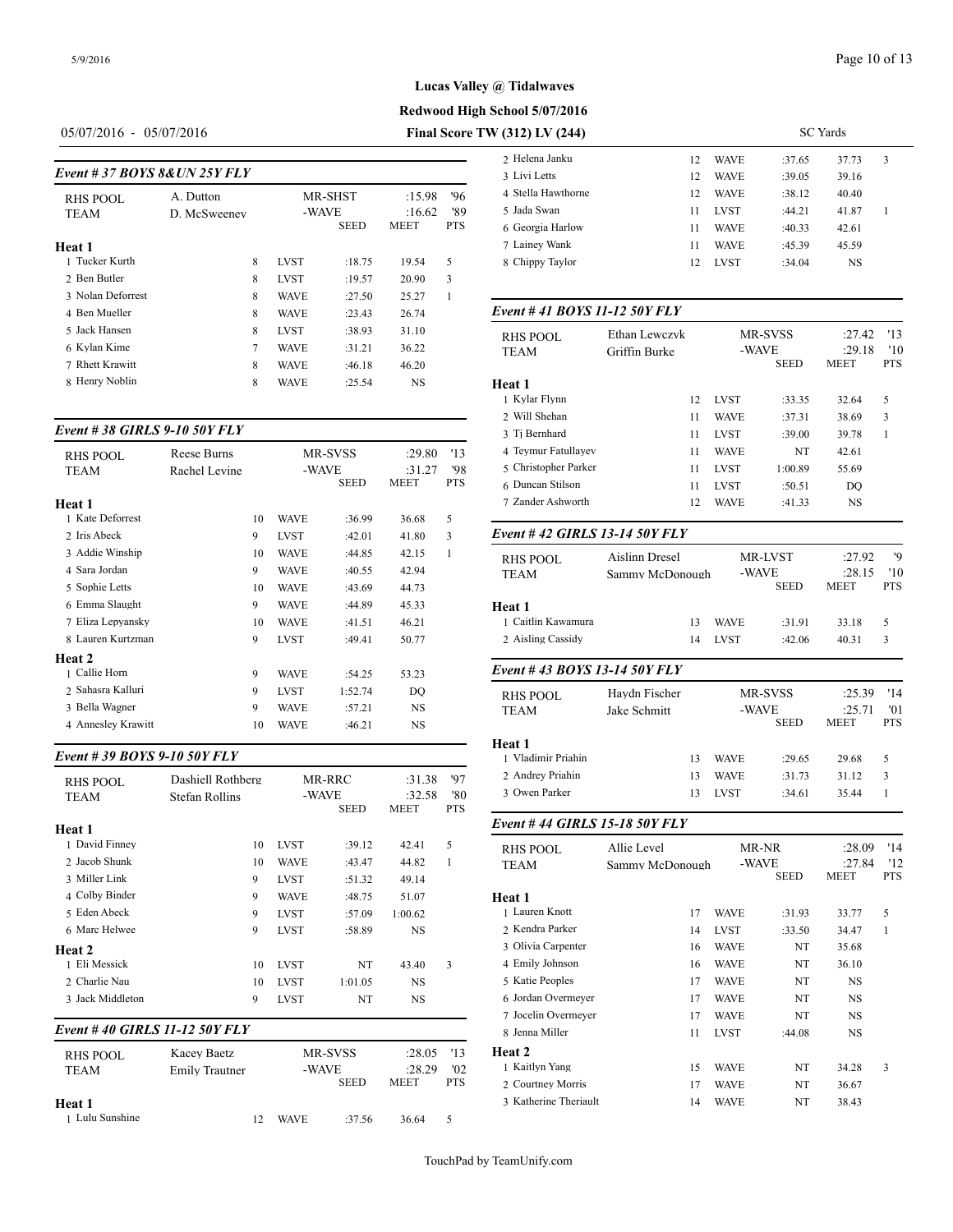# **Lucas Valley @ Tidalwaves**

**Redwood High School 5/07/2016**

05/07/2016 - 05/07/2016 **Final Score TW (312) LV (244)**

|                                      |            |            |             |             |             |            | 1 Garrett Pardo   |
|--------------------------------------|------------|------------|-------------|-------------|-------------|------------|-------------------|
| <i>Event # 45 BOYS 15-18 50Y FLY</i> |            | 2 Tor Aune |             |             |             |            |                   |
| RHS POOL                             | D. Ricci   |            |             | MR-RRC      | :24.80      | '88        | 3 David Finney    |
| <b>TEAM</b>                          | Phil Aldax |            | -WAVE       |             | :24.73      | '94        | 4 Jackson Pattani |
|                                      |            |            |             | <b>SEED</b> | <b>MEET</b> | <b>PTS</b> | 5 Eli Messick     |
| Heat 1                               |            |            |             |             |             |            | 6 Colby Binder    |
| 1 Lucca McKay                        |            | 18         | <b>LVST</b> | :29.32      | 29.14       | 5          | Heat 2            |
| 2 Jonathan Chase                     |            | 17         | <b>WAVE</b> | :30.07      | 30.27       | 3          | 1 Sawver Goldber  |
| 3 Nicholas Johnson                   |            | 14         | <b>WAVE</b> | NT          | 33.58       | 1          | 2 Miller Link     |
| 4 Jeremy Naftzger                    |            | 18         | <b>LVST</b> | NT          | 36.74       |            | 3 Hayden Biesiade |
| 5 Raul Beltrain                      |            | 16         | <b>WAVE</b> | NT          | NS          |            |                   |
| 6 Connell Phillipps                  |            | 15         | <b>WAVE</b> | :29.49      | NS          |            | Event # 50 GIRI   |
|                                      |            |            |             |             |             |            |                   |

#### *Event # 46 GIRLS 8&UN 100Y I.M.*

|                                |                  |   |             |             |                 |                   | 1 EAM                           |  |
|--------------------------------|------------------|---|-------------|-------------|-----------------|-------------------|---------------------------------|--|
| <b>RHS POOL</b>                | Alyssa Lo        |   |             | MR-SHST     | 1:27.28         | '99               |                                 |  |
| <b>TEAM</b>                    | Emily Trautner   |   | -WAVE       | <b>SEED</b> | 1:23.45<br>MEET | '99<br><b>PTS</b> | <b>Heat 1</b><br>1 Ruby Wolfers |  |
| Heat 1                         |                  |   |             |             |                 |                   | 2 Lulu Sunshine                 |  |
| 1 Valerie Mansinne             |                  | 8 | <b>LVST</b> | 1:43.26     | 1:52.85         | 5                 | 3 Sydney Hellar                 |  |
| 2 Sof Baumgarten               |                  | 8 | <b>LVST</b> | NT          | 2:14.20         | 3                 | 4 Helena Janku                  |  |
| 3 Maggie Walsh                 | 8                |   | <b>WAVE</b> | 1:54.09     | DQ              |                   | 5 Hannah Slaught                |  |
|                                |                  |   |             |             |                 |                   | 6 Kate Hamilton                 |  |
| Event #47 BOYS 8& UN 100Y I.M. |                  |   |             |             |                 |                   | 7 Jada Swan                     |  |
| <b>RHS POOL</b>                | Zachary McIntyre |   |             | MR-NR       | 1:24.06         | '11               | 8 Chippy Taylor                 |  |
| <b>TEAM</b>                    | Larry Becker     |   | -WAVE       | <b>SEED</b> | 1:24.81<br>MEET | '85<br><b>PTS</b> | Heat 2<br>1 Charlotte Defori    |  |
| Heat 1                         |                  |   |             |             |                 |                   | 2 Marisa Distler                |  |
| 1 Cameron Hellar               |                  | 8 | <b>LVST</b> | 1:32.79     | 1:40.09         | 5                 | 3 Georgia Harlow                |  |
| 2 Tucker Kurth                 |                  | 8 | <b>LVST</b> | 1:41.31     | 1:49.45         | 3                 | 4 Emily Lemus                   |  |
| 3 Cameron Maisonneuve          | 8                |   | <b>WAVE</b> | 1:53.19     | DQ              |                   | 5 Libby Walsh                   |  |

4 Hunter Robertson 8 LVST NT NS 5 Henry Noblin 8 WAVE NT NS

## *Event # 48 GIRLS 9-10 100Y I.M.*

| <b>RHS POOL</b>    | Reese Burns           |             | MR-SVSS     | 1:09.67   | '13        | 1 Jenna Smock      |
|--------------------|-----------------------|-------------|-------------|-----------|------------|--------------------|
| <b>TEAM</b>        | <b>Emily Trautner</b> |             | -WAVE       |           | '00        | 2 Emilia Puccinell |
|                    |                       |             | <b>SEED</b> | MEET      | <b>PTS</b> | 3 Katie Fielding   |
| Heat 1             |                       |             |             |           |            | 4 Katherine Stein  |
| 1 Kate Deforrest   | 10                    | <b>WAVE</b> | 1:29.48     | 1:24.81   | 5          |                    |
| 2 Adella Frender   | 10                    | WAVE        | 1:28.50     | 1:25.33   | 3          | Event # 51 $BOY$   |
| 3 Claire Cassidy   | 10                    | <b>LVST</b> | 1:31.08     | 1:30.30   | 1          | <b>RHS POOL</b>    |
| 4 Maddie Jarocki   | 10                    | WAVE        | 1:31.10     | 1:31.26   |            | <b>TEAM</b>        |
| 5 Annesley Krawitt | 10                    | <b>WAVE</b> | 1:33.81     | 1:33.20   |            |                    |
| 6 Sarani Puri      | 10                    | WAVE        | 1:34.63     | 1:38.32   |            | Heat 1             |
| 7 Olivia Koeppel   | 9                     | <b>WAVE</b> | 1:39.89     | 1:39.36   |            | 1 Kylar Flynn      |
| 8 Clara Guffey     | 9                     | <b>WAVE</b> | 1:35.53     | <b>NS</b> |            | 2 Byron Finley     |
| Heat 2             |                       |             |             |           |            | 3 Ti Bernhard      |
| 1 Julia St John    | 9                     | <b>WAVE</b> | 1:50.76     | 1:47.86   |            | 4 Charlie Rafter   |
| 2 Molly Goldstein  | 9                     | <b>WAVE</b> | 2:00.88     | 2:03.85   |            | 5 Teymur Fatullay  |
| 3 Julia Sigel      | 9                     | <b>WAVE</b> | 2:05.97     | <b>NS</b> |            | 6 James Gravelle   |
| 4 Marley Nacco     | 9                     | <b>WAVE</b> | NT          | <b>NS</b> |            | 7 Max Bundy        |
|                    |                       |             |             |           |            |                    |

#### *Event # 49 BOYS 9-10 100Y I.M.*

| RHS POOL | Zachary McIntyre | MR-NR                | 1:09.23<br>13                 | Event # 52 GIRI         |
|----------|------------------|----------------------|-------------------------------|-------------------------|
| TEAM     | Finn Aune        | -WAVE<br><b>SEED</b> | '14<br>1:13.53<br>PTS<br>MEET | <b>RHS POOL</b><br>TEAM |

| 50.76<br>1:47.86   | 4 Charlie          |
|--------------------|--------------------|
| 00.88<br>2:03.85   | 5 Teymu            |
| 05.97<br><b>NS</b> | 6 James            |
| NT<br>NS           | 7 Max B            |
|                    | 8 Zander           |
|                    |                    |
|                    |                    |
| 1:09.23<br>'13     | Event # $\ddot{z}$ |
| '14<br>1:13.53     | RHS PC             |

| 4 Jackson Pattani                |                       | 10 | <b>WAVE</b> | 1:38.92     | 1:41.07            |              |
|----------------------------------|-----------------------|----|-------------|-------------|--------------------|--------------|
| 5 Eli Messick                    |                       | 10 | LVST        | 1:41.65     | 1:44.54            |              |
| 6 Colby Binder                   | 9                     |    | WAVE        | 1:47.69     | 1:53.32            |              |
| Heat 2                           |                       |    |             |             |                    |              |
| 1 Sawyer Goldberg                | 9                     |    | WAVE        | 1:50.37     | 1:48.85            |              |
| 2 Miller Link                    | 9                     |    | LVST        | NT          | DQ                 |              |
| 3 Hayden Biesiadecki             | 9                     |    | LVST        | 1:51.67     | NS                 |              |
| Event # 50 GIRLS 11-12 100Y I.M. |                       |    |             |             |                    |              |
|                                  |                       |    |             |             |                    |              |
| <b>RHS POOL</b>                  | Reese Burns           |    | -WAVE       | MR-SVSS     | 1:06.60<br>1:06.02 | '14<br>'02   |
| <b>TEAM</b>                      | <b>Emily Trautner</b> |    |             | SEED        | MEET               | PTS          |
| Heat 1                           |                       |    |             |             |                    |              |
| 1 Ruby Wolfers                   |                       | 12 | WAVE        | 1:20.01     | 1:20.10            | 5            |
| 2 Lulu Sunshine                  |                       | 12 | <b>WAVE</b> | 1:20.96     | 1:20.49            | 3            |
| 3 Sydney Hellar                  | 11                    |    | LVST        | 1:23.00     | 1:21.17            | 1            |
| 4 Helena Janku                   |                       | 12 | <b>WAVE</b> | 1:21.47     | 1:25.99            |              |
| 5 Hannah Slaught                 | 11                    |    | <b>WAVE</b> | 1:21.52     | 1:25.99            |              |
| 6 Kate Hamilton                  |                       | 12 | LVST        | 1:26.94     | 1:26.42            |              |
| 7 Jada Swan                      | 11                    |    | LVST        | 1:36.29     | 1:36.32            |              |
| 8 Chippy Taylor                  |                       | 12 | <b>LVST</b> | 1:24.27     | NS                 |              |
| Heat 2                           |                       |    |             |             |                    |              |
| 1 Charlotte Deforrest            |                       | 12 | WAVE        | 1:22.45     | 1:23.41            |              |
| 2 Marisa Distler                 |                       | 12 | <b>WAVE</b> | 1:34.39     | 1:30.93            |              |
| 3 Georgia Harlow                 | 11                    |    | <b>WAVE</b> | 1:29.54     | 1:31.00            |              |
| 4 Emily Lemus                    | 11                    |    | <b>WAVE</b> | 1:28.07     | 1:31.58            |              |
| 5 Libby Walsh                    |                       | 12 | WAVE        | 1:31.95     | 1:32.03            |              |
| 6 Kallen Wank                    | 11                    |    | <b>WAVE</b> | 1:30.18     | 1:33.09            |              |
| 7 Aliyah San Andres              | 11                    |    | WAVE        | 1:36.14     | 1:35.36            |              |
| 8 Amanda Koeppel                 | 11                    |    | WAVE        | 1:37.59     | 1:38.11            |              |
| <b>Heat 3</b>                    |                       |    |             |             |                    |              |
| 1 Jenna Smock                    |                       | 12 | <b>WAVE</b> | 1:40.78     | 1:33.89            |              |
| 2 Emilia Puccinelli              |                       | 11 | <b>WAVE</b> | 1:37.79     | 1:38.09            |              |
| 3 Katie Fielding                 |                       | 12 | <b>WAVE</b> | 1:46.64     | 1:45.12            |              |
| 4 Katherine Stein                |                       | 12 | WAVE        | 1:47.54     | 1:48.11            |              |
| Event # 51 BOYS 11-12 100Y I.M.  |                       |    |             |             |                    |              |
| <b>RHS POOL</b>                  | Zachary McIntyre      |    | MR-NR       |             | 1:04.89            | '14          |
| <b>TEAM</b>                      | Griffin Burke         |    | -WAVE       |             | 1:04.44            | '10          |
|                                  |                       |    |             | <b>SEED</b> | MEET               | PTS          |
| Heat 1                           |                       |    |             |             |                    |              |
| 1 Kylar Flynn                    |                       | 12 | LVST        | 1:13.67     | 1:14.97            | 5            |
| 2 Byron Finley                   | 11                    |    | LVST        | 1:27.29     | 1:25.84            | 3            |
| 3 Ti Bernhard                    | 11                    |    | LVST        | NT          | 1:31.58            |              |
| 4 Charlie Rafter                 | 11                    |    | <b>WAVE</b> | 1:34.35     | 1:31.67            | $\mathbf{1}$ |
| 5 Teymur Fatullayev              |                       | 11 | <b>WAVE</b> | NT          | 1:39.09            |              |
| 6 James Gravelle                 |                       | 11 | LVST        | 1:24.49     | DQ                 |              |
| 7 Max Bundy                      |                       | 12 | <b>WAVE</b> | 1:40.22     | NS                 |              |
| 8 Zander Ashworth                |                       | 12 | WAVE        | 1:30.55     | NS                 |              |
|                                  |                       |    |             |             |                    |              |

1 Garrett Pardo 10 LVST 1:25.39 1:25.50 5

3 David Finney 10 LVST 1:26.50 1:31.09 1

2 Tor Aune 10 WAVE 1:31.21 1:26.48 3

#### *Event # 52 GIRLS 13-14 100Y I.M.*

| <b>RHS POOL</b> | Ouinn Galli     | <b>MR-SHST</b> | 1:05.34     | 11         |
|-----------------|-----------------|----------------|-------------|------------|
| <b>TEAM</b>     | Sammy McDonough | -WAVE          | 1:06.23     | '10        |
|                 |                 | <b>SEED</b>    | <b>MEET</b> | <b>PTS</b> |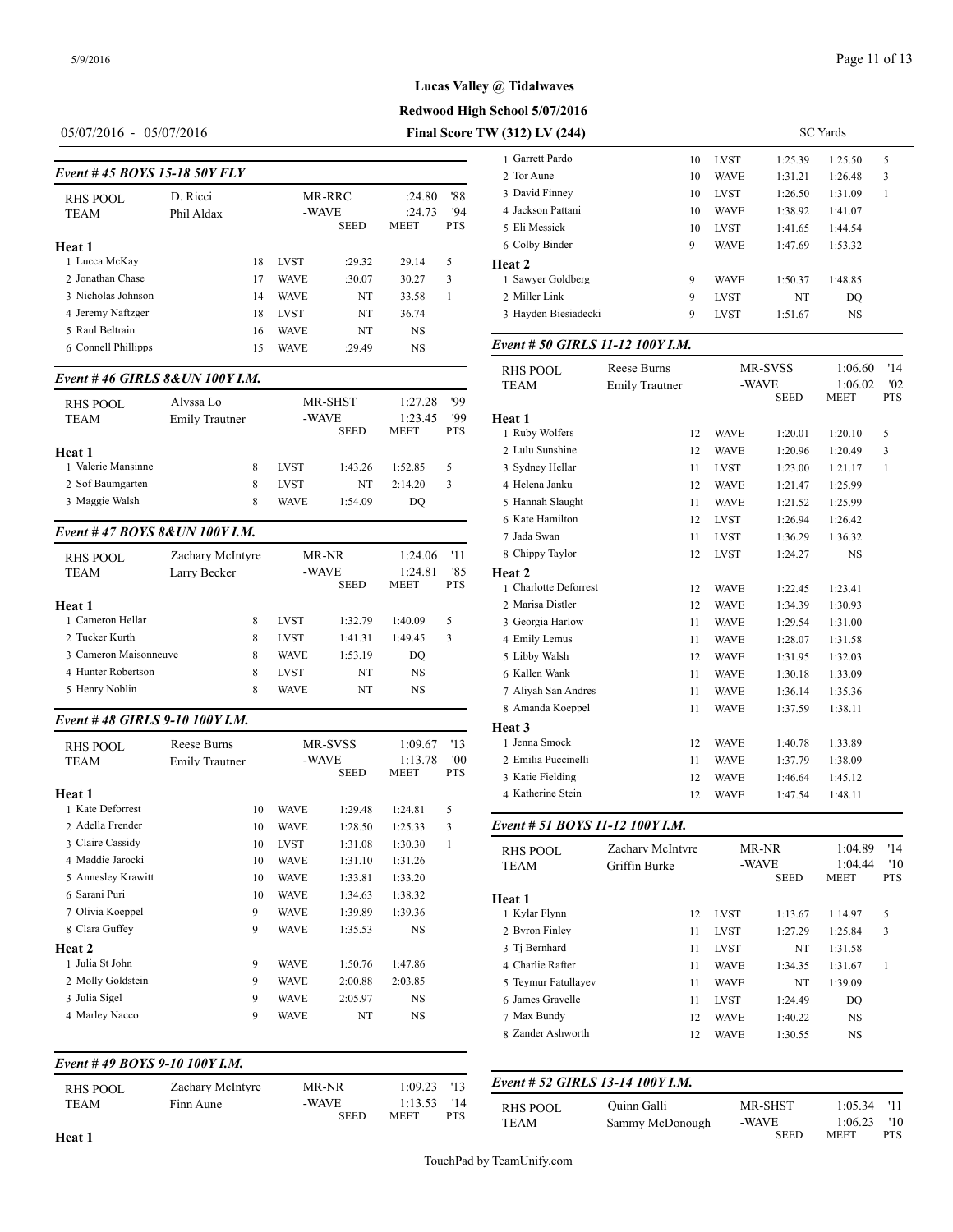# **Lucas Valley @ Tidalwaves**

# **Redwood High School 5/07/2016**

# 05/07/2016 - 05/07/2016 **Final Score TW (312) LV (244)**

| Event # 52 GIRLS 13-14 100Y I.M. |                 | Heat 1      |                      |                        |                   |                                                     |
|----------------------------------|-----------------|-------------|----------------------|------------------------|-------------------|-----------------------------------------------------|
| <b>RHS POOL</b>                  | Ouinn Galli     |             | MR-SHST              | 1:05.34                | '11               | 1 Lucas Valley Sw                                   |
| <b>TEAM</b>                      | Sammy McDonough |             | -WAVE<br><b>SEED</b> | 1:06.23<br><b>MEET</b> | '10<br><b>PTS</b> | 1 Butler, Ben<br>3 Brown, Haley<br>2 Tidalwaves Swi |
| Heat 1<br>1 Caitlin Kawamura     | 13              | WAVE        | 1:15.51              | 1:13.95                | 5                 | 1 Grow, Gabrie                                      |
| 2 Laura Gravelle                 | 13              | <b>LVST</b> | 1:19.34              | 1:14.46                | 3                 | 3 Noblin, Henr<br>3 Lucas Valley Sw                 |
| 3 Devin Bosley                   | 13              | <b>WAVE</b> | 1:17.95              | 1:18.18                | 1                 | 1 McConnell.E                                       |
| 4 Rachel Jordan                  | 13              | <b>WAVE</b> | 1:19.00              | 1:20.27                |                   | 3 Stone, Yo Yo                                      |
| 5 Ellery Stocker                 | 14              | <b>WAVE</b> | 1:22.67              | 1:23.17                |                   | 4 Tidalwaves Swi                                    |
| 6 Indie Adamich                  | 14              | <b>WAVE</b> | 1:30.70              | 1:29.73                |                   | 1 Wesley, Sofia                                     |
| 7 Amy Jordan                     | 13              | <b>WAVE</b> | 1:28.60              | 1:30.35                |                   | 3 Mueller, Ben                                      |
| 8 Emily Comins                   | 14              | <b>WAVE</b> | 1:33.88              | 1:33.29                |                   | 5 Tidalwaves Swi                                    |

#### *Event # 53 BOYS 13-14 100Y I.M.*

| <b>RHS POOL</b><br><b>TEAM</b> | T. Pierce<br>Stefan Rollins | MR-RH<br>-WAVE<br><b>SEED</b> |             | '89<br>1:00.24<br>'84<br>1:01.12<br><b>MEET</b><br><b>PTS</b> |         | 1 Bokser.Ella<br>3 Kime, Kylan |                   |
|--------------------------------|-----------------------------|-------------------------------|-------------|---------------------------------------------------------------|---------|--------------------------------|-------------------|
| <b>Heat 1</b>                  |                             |                               |             |                                                               |         |                                | Event # $57$ MIX  |
| 1 Vladimir Priahin             |                             | 13                            | <b>WAVE</b> | 1:09.61                                                       | 1:08.78 | 5                              | <b>RHS POOL</b>   |
| 2 Andrey Priahin               |                             | 13                            | <b>WAVE</b> | 1:10.82                                                       | 1:11.89 | 3                              | <b>TEAM</b>       |
| 3 James Chase                  |                             | 13                            | <b>WAVE</b> | 1:17.91                                                       | 1:18.89 |                                |                   |
| 4 Tibi Ouinn                   |                             | 13                            | <b>WAVE</b> | 1:25.99                                                       | 1:28.51 |                                | Heat 1            |
| 5 Cole Summers                 |                             | 13                            | <b>WAVE</b> | 1:25.98                                                       | 1:28.65 |                                | 1 Lucas Valley Sw |
| 6 Brendan Cassidy              |                             | 12                            | <b>LVST</b> | NT                                                            | 1:31.05 |                                | 1 Pardo, Garret   |
| 7 Owen Ross                    |                             | 14                            | <b>WAVE</b> | 1:30.09                                                       | 1:33.04 |                                | 3 Messick.Eli     |

#### *Event # 54 GIRLS 15-18 100Y I.M.*

| <b>RHS POOL</b><br><b>TEAM</b><br>Heat 1                                                                                                                   | Miki Dahlke<br>Sammy McDonough               | MR-SVSS<br>-WAVE                                                                         | <b>SEED</b>                                            | 1:04.39<br>1:05.68<br><b>MEET</b>                                                 | '13<br>'12<br><b>PTS</b> | J DUIVILUSULA<br>3 Tidalwaves Swi<br>1 Pattani.Jacks<br>3 Binder, Colby<br>4 Tidalwaves Swi                                                          |
|------------------------------------------------------------------------------------------------------------------------------------------------------------|----------------------------------------------|------------------------------------------------------------------------------------------|--------------------------------------------------------|-----------------------------------------------------------------------------------|--------------------------|------------------------------------------------------------------------------------------------------------------------------------------------------|
| 1 Kate Masterson<br>2 Kaitlyn Yang<br>3 Kendra Parker<br>4 Courtney Morris<br>5 Katherine Theriault<br>6 Megan Bosley<br>7 Lauren Knott<br>8 Katie Peoples | 15<br>15<br>14<br>17<br>14<br>15<br>17<br>17 | <b>WAVE</b><br>WAVE<br><b>LVST</b><br>WAVE<br>WAVE<br><b>WAVE</b><br>WAVE<br><b>WAVE</b> | NT<br>NT<br>1:21.62<br>NT<br>NT<br>NT<br>1:15.59<br>NT | 1:13.60<br>1:19.44<br>1:20.56<br>1:20.83<br>1:25.43<br>1:25.80<br>DO<br><b>NS</b> | 5<br>3<br>1              | 1 Koeppel, Oliv<br>3 Goldberg, Sav<br>5 Lucas Valley Sw<br>1 Kurtzman, La<br>3 Nau, Charlie<br>6 Tidalwaves Swi<br>1 Guffey, Clara<br>3 Luhning, Har |
| Heat 2<br>1 Katie Masterson                                                                                                                                | 17                                           | WAVE                                                                                     | NT                                                     | <b>NS</b>                                                                         |                          | Event # 58 MIX                                                                                                                                       |

### *Event # 55 BOYS 15-18 100Y I.M.*

| <b>RHS POOL</b><br><b>TEAM</b>                                  | Geoff Cline<br>Geoff Cline |                | -WAVE                                     | <b>MR-WAVE</b><br><b>SEED</b> | :55.78<br>:55.37<br><b>MEET</b> | '98<br>'98<br><b>PTS</b> | .<br>Heat 1<br>1 Lucas Valley Sw                        |
|-----------------------------------------------------------------|----------------------------|----------------|-------------------------------------------|-------------------------------|---------------------------------|--------------------------|---------------------------------------------------------|
| Heat 1<br>1 Ciaran Murphy                                       |                            | 18             | <b>LVST</b>                               | 1:13.83                       | 1:12.96                         | 5                        | 1 Hellar, Sydne<br>3 Gravelle, Jam<br>2 Lucas Valley Sw |
| 2 Josh Or joshua Colety<br>3 Sean Middleton<br>4 Jonathan Chase |                            | 15<br>13<br>17 | <b>WAVE</b><br><b>WAVE</b><br><b>WAVE</b> | NT<br>1:28.35<br>1:11.32      | 1:25.55<br>1:27.96<br>NS        | 3                        | 1 Kurth, Katie<br>3 Taylor, Chipp<br>3 Tidalwaves Swi   |

## *Event # 56 MIXED 8&UN 100Y FREE REL*

| RHS POOL | MR-TPC | 1:03.48 '87     | 1 Janku.Helena |
|----------|--------|-----------------|----------------|
| TEAM     | -WAVE  | $1:04.52$ $'05$ | 3 Ashworth.Za  |

|                                                  |                                        | <b>SEED</b>                  | MEET      | <b>PTS</b> |
|--------------------------------------------------|----------------------------------------|------------------------------|-----------|------------|
| Heat 1                                           |                                        |                              |           |            |
| 1 Lucas Valley Swim Te A                         | <b>LVST</b>                            | 1:10.97                      | 1:13.57   | 7          |
| 1 Butler, Ben<br>8                               |                                        | 2 Mansinne, Valerie 8        |           |            |
| 8<br>3 Brown, Haley                              | 4 Hellar, Cameron                      | - 8                          |           |            |
| 2. Tidalwayes Swim Team A                        | <b>WAVE</b>                            | 1:15.12                      | 1:19.32   | 3          |
| 1 Grow, Gabriella<br>8<br>3 Noblin, Henry<br>8   | 4 Orson, Giselle                       | 2 Maisonneuve, Camero 8<br>8 |           |            |
| 3 Lucas Valley Swim Te B                         | <b>LVST</b>                            | 1:17.58                      | 1:22.11   | 1          |
| 1 McConnell, Ben<br>8<br>8<br>3 Stone, Yo Yo     | 4 Kurth, Tucker                        | 2 Mathewson. Leah 8<br>8     |           |            |
| 4 Tidalwayes Swim Team B                         | <b>WAVE</b>                            | 1:19.90                      | 1:25.83   |            |
| 8<br>1 Wesley, Sofia<br>8<br>3 Mueller, Ben      | 2 Deforrest, Nolan<br>4 Walsh, Maggie  | - 8<br>8                     |           |            |
| 5 Tidalwaves Swim Team D                         | <b>WAVE</b>                            | 1:31.60                      | 1:35.63   |            |
| 1 Santiago-Hall, Oliv 8<br>3 Krawitt, Rhett<br>8 | 2 Oldham, Evan<br>4 Pellumbi, Ava      | 8<br>7                       |           |            |
| 6 Tidalwaves Swim Team C                         | <b>WAVE</b>                            | 1:26.79                      | <b>NS</b> |            |
| 1 Bokser, Ella<br>8<br>7<br>3 Kime, Kylan        | 2 Gehrman, Charlie<br>4 Brodie, Sydney | - 8<br>8                     |           |            |
|                                                  |                                        |                              |           |            |

#### *Event # 57 MIXED 9-10 200Y FREE REL*

| <b>RHS POOL</b><br><b>TEAM</b>                                           | MR-NR<br>-WAVE<br><b>SEED</b>                                       | 2:02.82<br>2:07.76<br><b>MEET</b> | '13<br>13<br><b>PTS</b> |
|--------------------------------------------------------------------------|---------------------------------------------------------------------|-----------------------------------|-------------------------|
| Heat 1                                                                   |                                                                     |                                   |                         |
| 1 Lucas Valley Swim Te A                                                 | <b>LVST</b><br>2:11.87                                              | 2:17.09                           | 7                       |
| 1 Pardo, Garrett<br>10<br>3 Messick, Eli<br>10                           | 9<br>2 Abeck.Iris<br>4 Cassidy, Claire<br>- 10                      |                                   |                         |
| 2. Tidalwayes Swim Team A                                                | <b>WAVE</b><br>2:13.36                                              | 2:17.40                           | 3                       |
| 1 Frender, Adella 10<br>3 Deforrest, Kate 10<br>3 Tidalwaves Swim Team B | 2 Shunk, Jacob<br>10<br>10<br>4 Aune, Tor<br><b>WAVE</b><br>2:27.50 | 2:34.16                           | 1                       |
| 1 Pattani, Jackson 10<br>3 Binder, Colby<br>9                            | 9<br>2 Jordan.Sara<br>4 Puri Sarani<br>10                           |                                   |                         |
| 4 Tidalwayes Swim Team C                                                 | <b>WAVE</b><br>2:35.30                                              | 2:42.02                           |                         |
| 1 Koeppel, Olivia<br>9<br>3 Goldberg, Sawyer<br>- 9                      | 9<br>2 Summers, Seth<br>4 Grewal, Sasha<br>10                       |                                   |                         |
| 5 Lucas Valley Swim Te B                                                 | <b>LVST</b><br>2:35.90                                              | DO                                |                         |
| 1 Kurtzman, Lauren 9<br>3 Nau, Charlie<br>10                             | 2 Hadfield, Violet 10<br>4 Finney, David<br>10                      |                                   |                         |
| 6 Tidalwaves Swim Team D                                                 | <b>WAVE</b><br>2:44.66                                              | <b>NS</b>                         |                         |
| 9<br>1 Guffey, Clara<br>3 Luhning, Harrison 9                            | 2 Doucette, Miles<br>- 10<br>4 Krawitt, Annesley 10                 |                                   |                         |

#### *Event # 58 MIXED 11-12 200Y FREE REL*

| RHS POOL<br>TEAM                                 | MR-SVST<br>1:48.38<br>'13<br>-WAVE<br>1:52.13<br>'85<br><b>SEED</b><br><b>MEET</b><br><b>PTS</b> |
|--------------------------------------------------|--------------------------------------------------------------------------------------------------|
| Heat 1                                           |                                                                                                  |
| 1 Lucas Valley Swim Te A                         | 7<br>2:01.79<br>2:02.00<br><b>LVST</b>                                                           |
| 1 Hellar, Sydney 11<br>3 Gravelle, James 11      | 2 Hamilton, Kate<br>12<br>12<br>4 Flynn, Kylar                                                   |
| 2 Lucas Valley Swim Te B                         | 3<br><b>LVST</b><br>2:17.87<br>2:14.23                                                           |
| 12<br>1 Kurth, Katie<br>3 Taylor, Chippy<br>- 12 | 2 Stilson.Duncan 11<br>4 Bernhard, Ti<br>-11                                                     |
| 3 Tidalwayes Swim Team A                         | <b>WAVE</b><br>1<br>2:09.52<br>2:14.90                                                           |
| 1 Deforrest, Charlot 12<br>3 Rafter, Charlie 11  | 2 Toups, Matthew 12<br>4 Wolfers, Ruby<br>- 12                                                   |
| 4 Tidalwaves Swim Team B                         | <b>WAVE</b><br>2:16.10<br>2:13.57                                                                |
| 1 Janku, Helena<br>- 12<br>3 Ashworth, Zander 12 | 12<br>2 Lama, Dexter<br>4 Distler, Marisa<br>12                                                  |